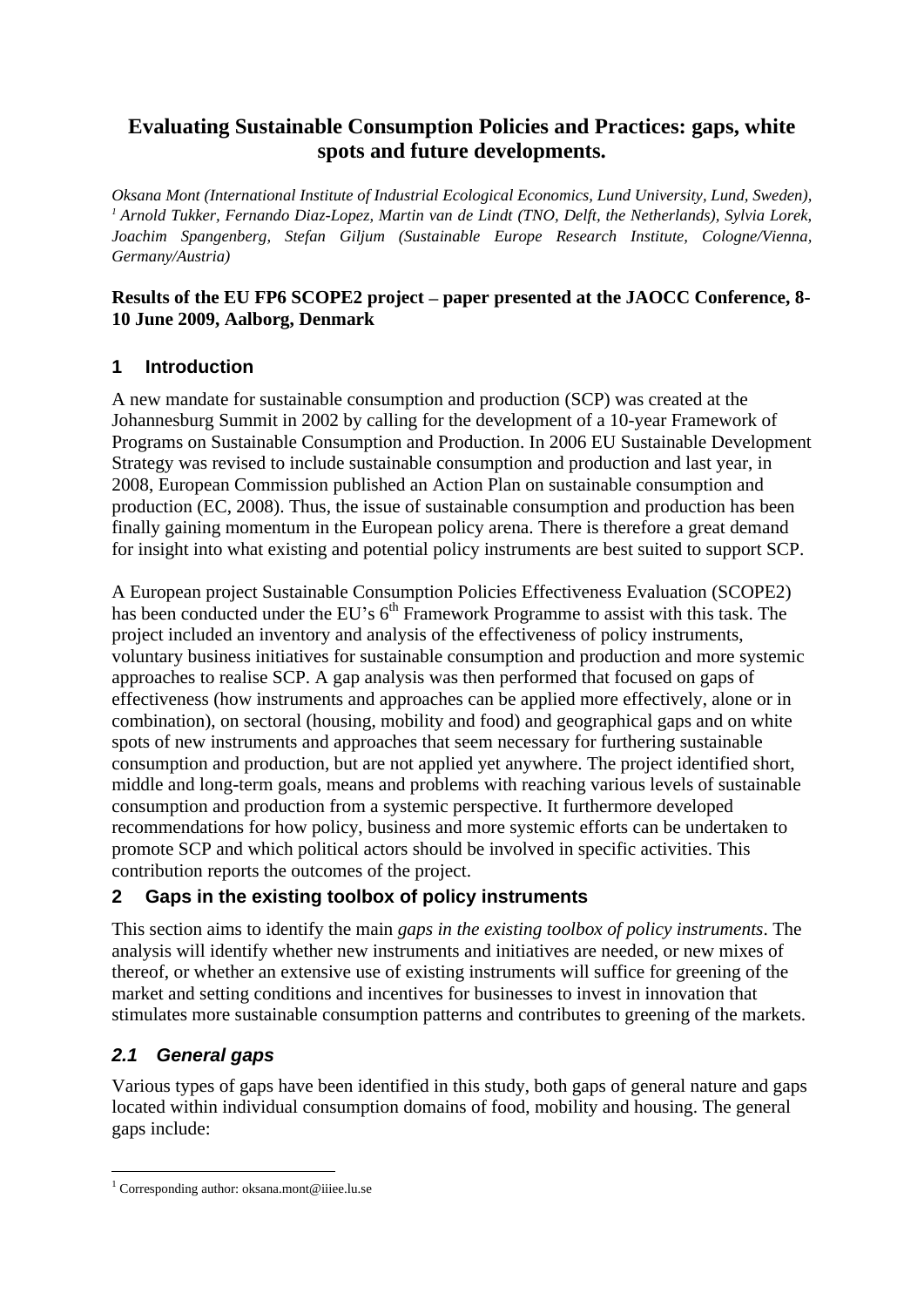- Inefficiency of the current economic system to provide and sustain the true quality of life to people
- Lack of coherent and shared vision on SCP
- Lack of systemic approach in developing SCP policies
	- lack of consideration of the broader societal context when developing individual policy instruments
	- blind faith in technological solutions
	- lack of environmental and social variables in the traditional innovation policies
	- social innovation, if at all, is expected to appear merely through information provision strategies.
	- misbalance in the number of policy instruments targeting supply and demand side
	- misbalance in the number of mandatory and voluntary instruments
	- misbalance in the number of regulatory, economic and information-based instruments
	- misbalance between instruments targeting products and services
	- absence of instruments addressing consumption levels
	- lack of coherency among existing policy instruments targeting the same area
	- fragmentation of existing policy strategies and approaches, as well as implementation pathways developed at national and regional levels
	- lack of awareness and action to deal with international consequences of European consumption patterns
	- lack of clearly defined sustainability targets
- Gaps between intended and actual outcomes of SCP policy instruments
- Implementation gaps of SCP policies

These general gaps are discussed in more detail below.

#### *Inefficiency of the current economic system to provide and sustain the true quality of life to people*

Perhaps the main gap identified in this study is the gap between the intended and the actual outcome of the current economic system in providing quality of life to people. The current economic system does not provide the true quality of life, because it interprets the quality of life in terms of material possessions, while surveys of people perceptions of what makes them happy all point to immaterial values, such as good social networks, comprising family and friends, availability of free time to engage in other activities than work. The mainstream economic system does not encourage immaterial values that cannot be satisfied with material good, does not encourage free time, since people need to work to earn their income, which they could then spend in their free time on buying material goods and thereby gain the state of happiness. The current system is thus fundamentally wrong about the nature of humans, whom it supposedly serves.

#### *Lack of coherent and shared vision*

One of the main gaps in the sustainable consumption and production area is lack of commonly developed and shared vision of sustainable consumption and production levels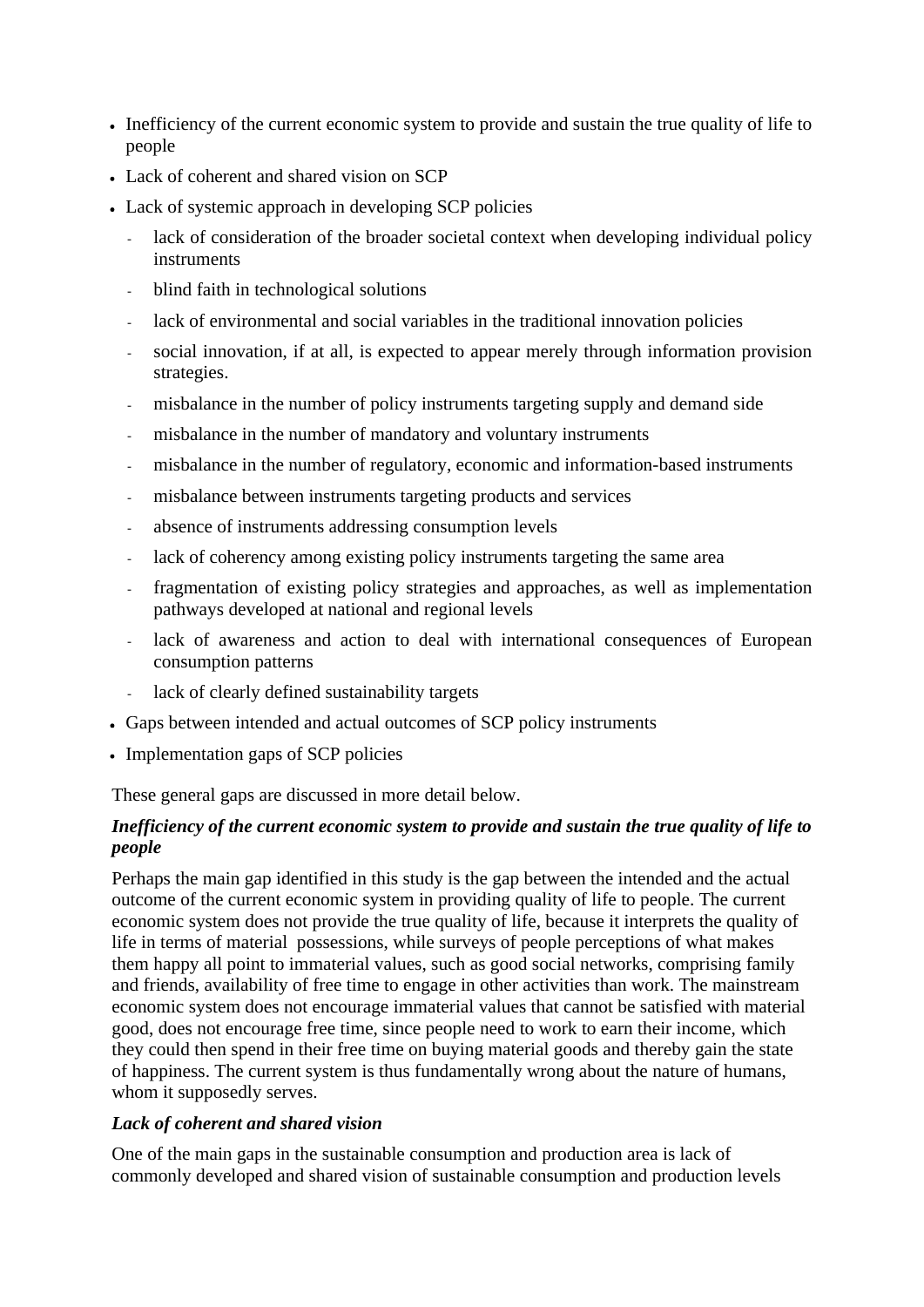and patterns. Stemming from this is the consequent lack of consensus on how more sustainable consumption and production patterns and levels can be reached. This is demonstrated in the study of Berg (2007) that analysed sustainable consumption and production strategies in Finland, the UK and Sweden and showed that the three countries have chosen very different strategies for addressing sustainable consumption and production that focus on methodologies for resource and energy efficiency, focus on the role of businesses and focus on consumer responsibility and actions. The fact that the EU plan for sustainable consumption and production has been postponed also indicates problems with common strategy, common vision for sustainable consumption and production and with yet to be realised sense of urgency to take action in improving consumption and production patterns and levels.

#### *Lack of systemic approach in developing sustainable consumption and production policies*

One of the main gaps in the current sustainable consumption and production policies arena is often the fact that policy instruments for sustainable consumption and greening the marked are seldom developed and selected taking into consideration a *larger political or societal context* - instead they tend to focus on single issues or secondary aspects or consequences. A recent example of this is the growing shift in focus from sustainable development discourse to climate change issues in the public and policy discussion. The opponents of such a shift warn against narrowing the sustainable development agenda and demonstrate that such issues as toxic substances and sustainable consumption and production levels have very important role and need to be addressed.

Part of the reason to this situation is that policy measures are being lately developed as a reaction to actual public discussion or media attention stemming from the increasing public access to information. This in its turn affects the level of ambition and the scale of the envisioned change in the society due to the intended policy: design of the policy instruments does not allow for a relevant scale of change to be induced – relevant for the state of the environment or the social sustainability. Instead rather specific, but narrow goals are formulated, e.g. market share of products, awareness of a specific problem, with the expectation that reaching them would instigate profound changes in the society. Examples of such policy instruments include the third payer support for public transport or the eco-driving programmes. Another example is eco-labelling, which aims to stimulate market development towards more environmentally sound technologies that would reduce the overall environmental impact from a specific product group. Although per se the goal is quite commendable, one of the unintended effects is the fact that buying green products still increases resource consumption and does not question the very basis of consumption-related problems – consumption levels – and thereby the larger societal context of the problem is not addressed.

Another clear gap is that *solutions* to escalating environmental and social problems are expected *to come through technological innovations*. This is especially surprising since there are numerous studies demonstrating the limitations of technocratic approaches. Even industry starts admitting that technocratic approaches have its limits. "European automobile manufacturers have an important role to play and they are embracing this challenge. ... There are areas, however, where sharing efforts is necessary; because technology alone does not have all the answers" (ACEA, 2008).

*Social innovation*  $-$  if at all  $-$  is expected to appear through information provision strategies. An exception among the analysed cases has been the 35 hour week in France. In academic literature, the implementation of regulations to decrease the number of weakly working hours is frequently discussed as one key instrument to limit or even reduce the negative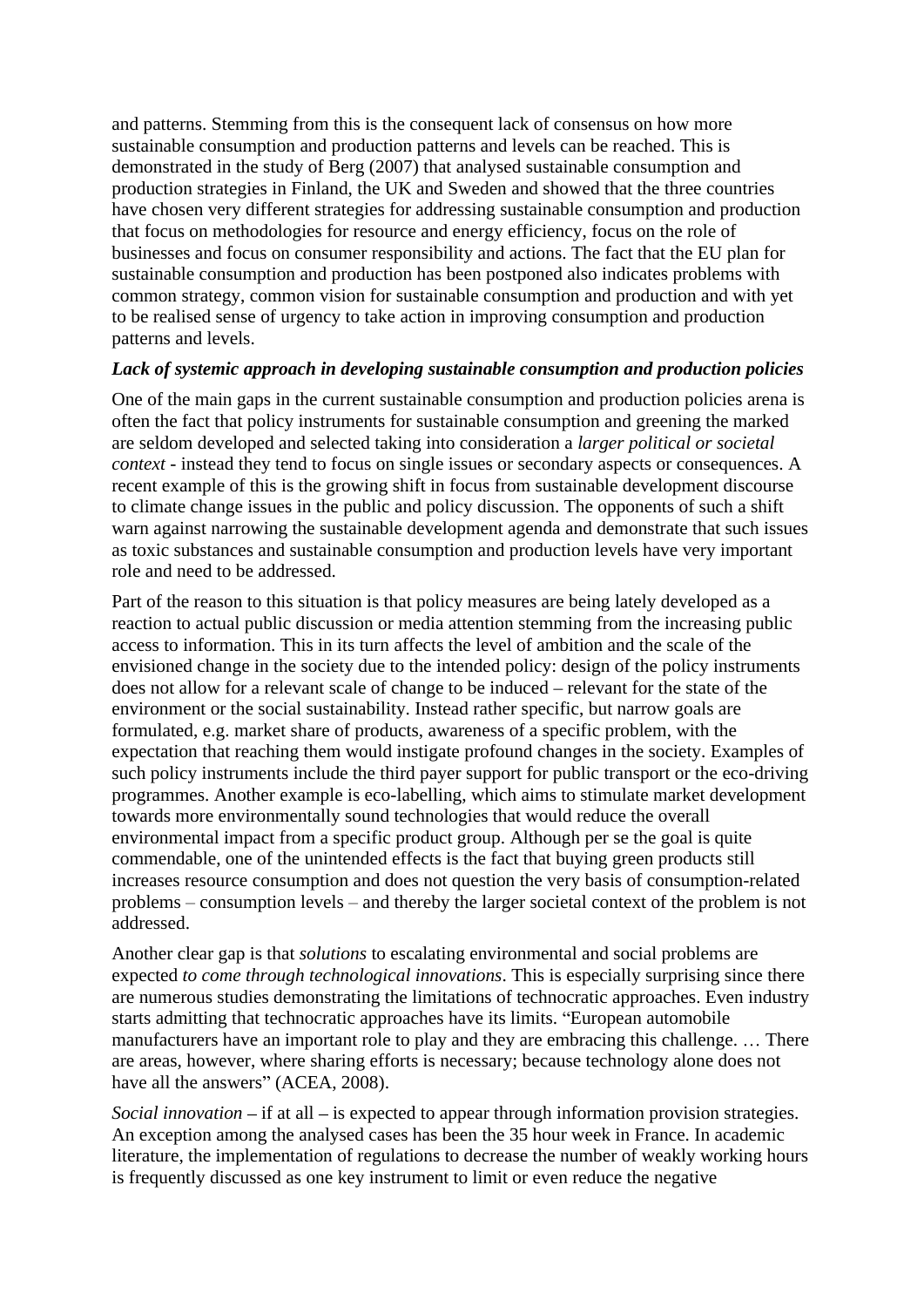environmental impacts of consumption. At the same time, this measure is regarded as having a huge potential to increase "social cohesion" of societies through more equal distribution of labour, on the one hand, and free time, on the other hand, thereby contributing to reduction of unemployment. However, there is exist a significant amount of other initiatives of civil society, communities, NGOs and academic, aiming at developing and promoting other types of social innovation – social entrepreneurship, social business and social marketing, sustainable communities, social learning networks and many more interesting ideas that are worth investigating, supporting and learning from.

This study also illustrated that there is *lack of environmental and social variables in the traditional innovation policies* that aim at stimulating innovation at any cost, even if the innovation leads to furthering environmental burden. The existing innovation systems are evaluated mostly in terms of their contribution to national or regional competitiveness and do not include environmental and social aspects as an important part of gaining and maintaining certain level of competitiveness. Thus, "expertise is needed that understands innovation from a systemic perspective, particularly since many sustainability problems seem to be unsolvable by actors in the production-consumption value chain in an existing market" (Tukker, Sto et al., 2008).

There is also *misbalance in the number of policy instruments targeting supply and demand side*. Judging by the evidence from two innovation policy databases, the CEC's trend chart on European innovation provides data on seventeen different innovation policy measures targeting supply side of innovation and zero measures explicitly oriented towards demand (Edler and Georghiou, 2007).

The study confirmed that there is *clear misbalance in the number of mandatory and voluntary instruments* with over-reliance on voluntary and market-based instruments.

There is also *misbalance in the number of regulatory, economic and information-based instruments* when it comes to addressing consumers. The distribution of instruments also varies between different consumption domains, with food being the domain with the smallest number of regulatory instruments aiming at sustainable consumption patterns and levels.

Despite the recent attention to services and service industries and the growing recognition of significant environmental impacts attached to their activities, there is still a huge *misbalance between the amount and extent of instruments targeting products and those targeting services*.

This study identified the total *absence of instruments addressing consumption levels*. So far, all the instruments where they exist target greening the market and changing consumption patterns through labelling, consumer information and campaigns, and in few cases through choice editing. However, no policy instrument or initiative have been identified that would address the very core of the rebound effects – growing levels of consumption in Europe. Perhaps the most accepted and supported by governments are campaigns against obesity, and in the last year the growing dissemination of messages regarding health effects of excessive red meat consumption, which can lay grounds for acceptance of such campaigns in the future with regard to other consumption categories. Examples of other consumption categories that are currently addressed by civil society and NGO initiatives are sufficiency initiatives or Slow Food and Slow Cities networks, which also address consumption levels.

The *lack of coherency among existing policy instruments* that target one area has also been identified as a gap in this study. The individual instruments are not integrated with each other and do not represent a systemic approach to targeting specific problem areas. Potential synergies between the different policy instruments are not exploited. For example, environmental regulations trigger the design of private cars to be lighter and smaller, while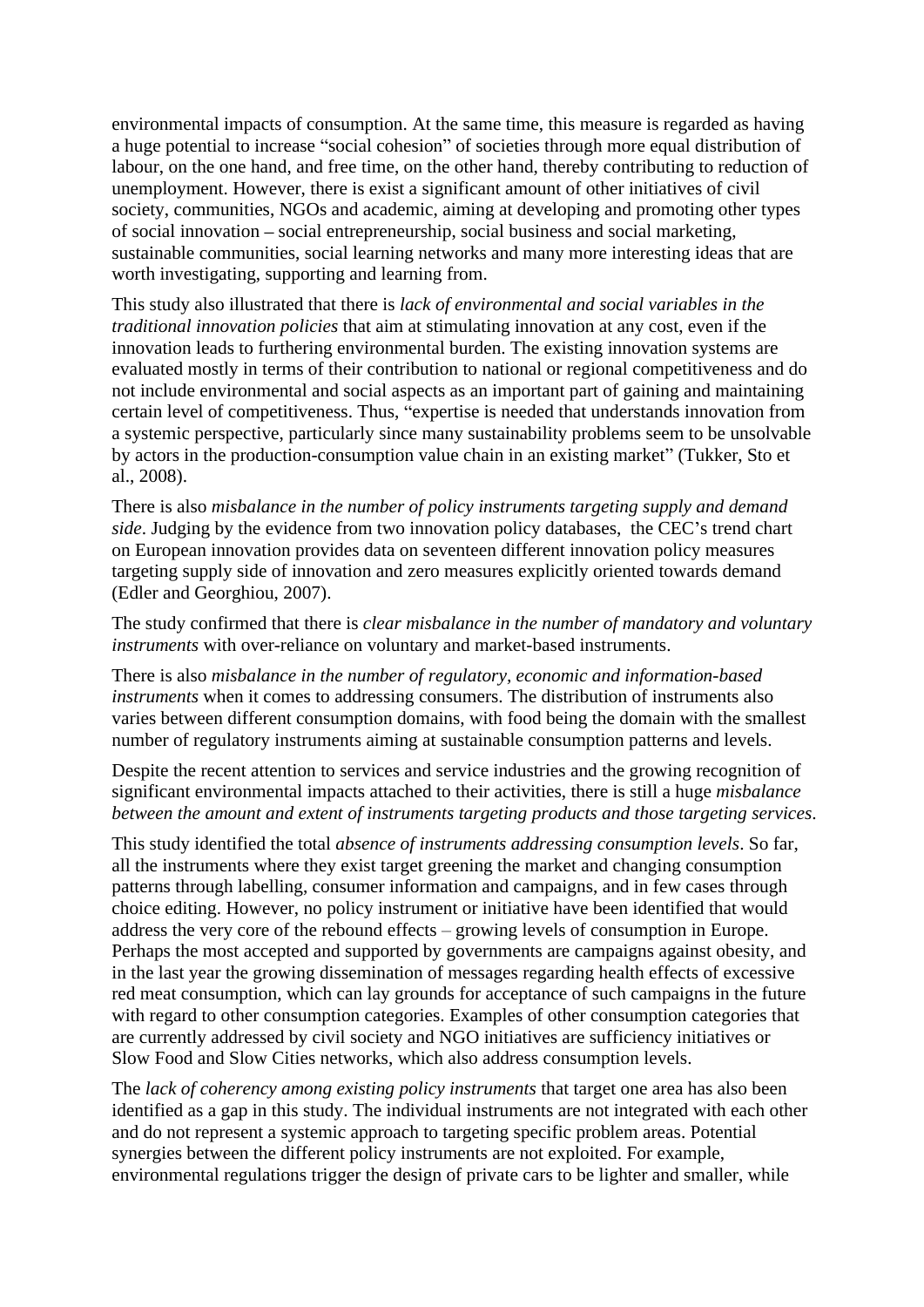safety regulations and consumer preferences drive the cars to become larger within their own different model segments (ACEA, 2007). There is also *fragmentation of existing policy strategies and approaches, as well as* 

*implementation pathways developed at national and regional levels.* The fragmentation of national and regional policy strategies and approaches sends conflicting signals to actors and leads to market distortions (European Commission, 2008).

There is *lack of awareness and action to deal with international consequences of European consumption patterns*. European studies demonstrate that Europe is consuming more and more resources extracted outside Europe, thereby outsourcing impacts of internal consumption to other regions of the world (EEA, 2005b). So far, no comprehensive policies exist at European level that would tackle this important issue.

Another significant gap relates to that most of the sustainable consumption and production policies and instruments *lack clearly defined sustainability targets*. It is often unclear, with perhaps the exemption of the CO2 related strategies and instruments, what limits we are facing with regard to other environmental impacts and availability of resources and how should we adopt our production and consumption patterns to the changing environments and realities? Following this, there is a need to:

- identify how much various sectors in society should contribute to reaching the set targets
- develop indicators or the so-called alarm bells, as common in the economic sector, like inflation rate or national dept/national budget
- devise an alternative set of indicators that measure the genuine progress of the humanity and the quality of life that society provides to people, e.g. Genuine Progress Indicator (GPI) or Happy Planet Index (HPI), and not indicators of how well money flow in the economy GDP. So far, at least 11 countries (e.g. Austria, England, Sweden and Germany) have calculated their GDP using the GPI and demonstrated steady decline over the last 30 years (Baker, 1999).

#### *Gaps between intended and actual outcomes/impact of the policy instruments*

Another major gap within the sustainable consumption and production policies identified in this study is the gap between the *intended and actual outcomes* and impacts of the specific policy instruments. The gaps between intended and actual outcomes of the policy instruments often stem from rebound and side effects accompanying policy instruments. The unawareness about the potential impact on the final outcome of a policy instrument of the side effects stems from the lack of comprehensive and systemic picture, within which a policy instrument is being developed and it's intended and side effects are evaluated. The rebound effects or side effects typically become apparent when the scope of the policy evaluation is extended from focusing mainly on the outcomes of the specific policy instrument to evaluating policy outcomes on a broader scale, including its potential positive and negative side effects and rebound effects, and eventually suggesting measures to either instigate changes in the evaluated policy design or to address these effects by other measures.

#### *Implementation gaps*

Good ideas for initiating and furthering policies and actions for sustainable consumption and production have been developed and outlined already in 1992 in the Agenda 21 and Rio Declaration (UNCED, 1992). Since then, however, not much development has happened (Mont and Plepys, 2008). At policy level, it seems that recent attempts to follow the ideas and directions provided in 1992 become weaker, e.g. the Integrated Product Policy and many others.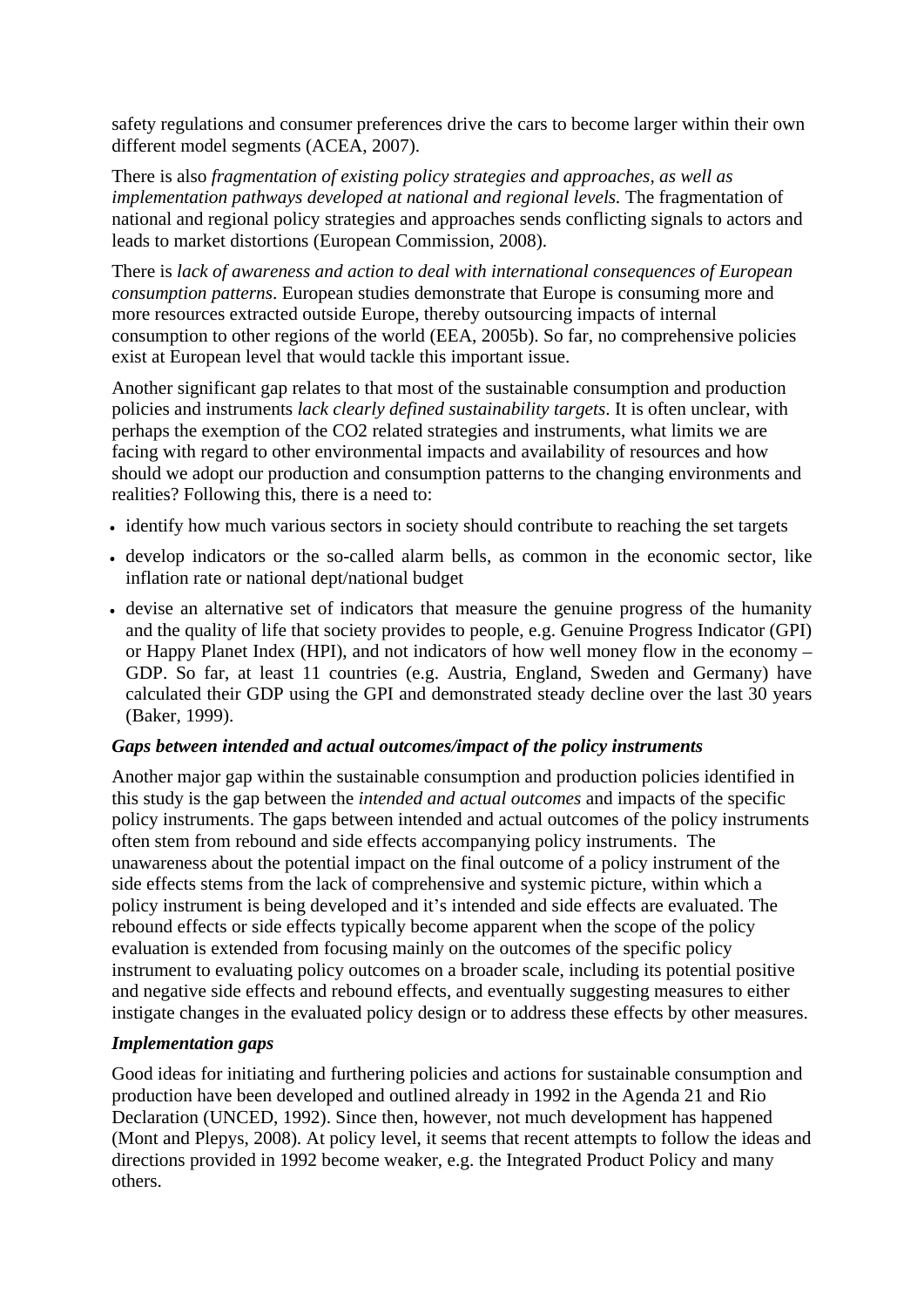At the level of civil society and consumers also no drastic progress can be noticed. Of course, in some countries, e.g. Nordic countries, Germany, Austria, the Netherlands and Switzerland, consumer awareness and willingness to buy more environmental and socially sound products is growing. On the other hand, consumer choices and invested money are often negated by the growing number of products that consumers buy and use.

There is certainly a growing number of more sustainable niche initiatives, e.g. eco-villages and sustainable communities, devised by civil society and sometimes even businesses, e.g. car sharing. However, the scaling up of these more sustainable alternatives, although being called upon for a decade, has not taken place.

In many business sectors, knowledge about more sustainable alternatives has been around for several decades. For example, we know how to build more energy efficient or even passive houses since mid-1970s. Still, the main housing stock in society is not energy efficient, and even the majority of newly built housing complexes is not energy efficient. Another problem is that out of the total number of companies on the market in different sectors, there are still very few, mostly large multi-national companies, that undertake conscious efforts and have devised strategies for improving their production and product efficiency. There are even fewer companies that realise their potential role in shaping consumption patterns and levels to more sustainable directive. Even at the global level, the number of companies supporting UN initiatives is ridiculously low: there are 3700 companies in the world that have subscribed to the UN Global Compact initiative (UN, 2008). The number of companies in India is over 700 000 and in the USA alone, there are 23 000 000 small and medium size enterprises. When are they joining the quest to more sustainable consumption and production?

### **2.2 Gaps in domain Energy use in housing**

The range of administrative mandatory instruments in the domain *''Energy use in housing*'' is quite broad. The minimum requirements for new buildings are reported in most of the countries, while requirements for existing buildings have not been developed in all the EU countries. Also, most often these requirements include standards for heating and hot water supply systems, but not for other energy-using systems in houses, e.g. lighting.

There is yet *no common standard developed for zero-energy buildings*. In addition there is *no rating system developed for individual eco-buildings* and eco-housing projects. Creation of such a common and easy to follow rating system would greatly help stakeholders with their choices.

*Building passport* is not introduced in all the EU countries and where it is introduced, it usually does not include such aspects as information on materials, maintenance, upgrading and demolition. Even in labelling of buildings, main criteria are for improving energy efficiency of buildings. Other aspects of building construction should be made mandatory for labelling.

One important missing element in this domain is the focus on absolute energy savings instead of *energy saving in single appliances in single new buildings*. Incentives are also missing for the *reduction of living space m²/person*. A potential

instrument to create such an incentive is the regressive tax on energy use/person.

In *green public procurement* majority of recommendations are made to purchase energy saving office equipment. And only in some countries *minimum energy efficiency requirements* are also set for specific household appliances to ensure that energy-intensive appliances do not enter the market.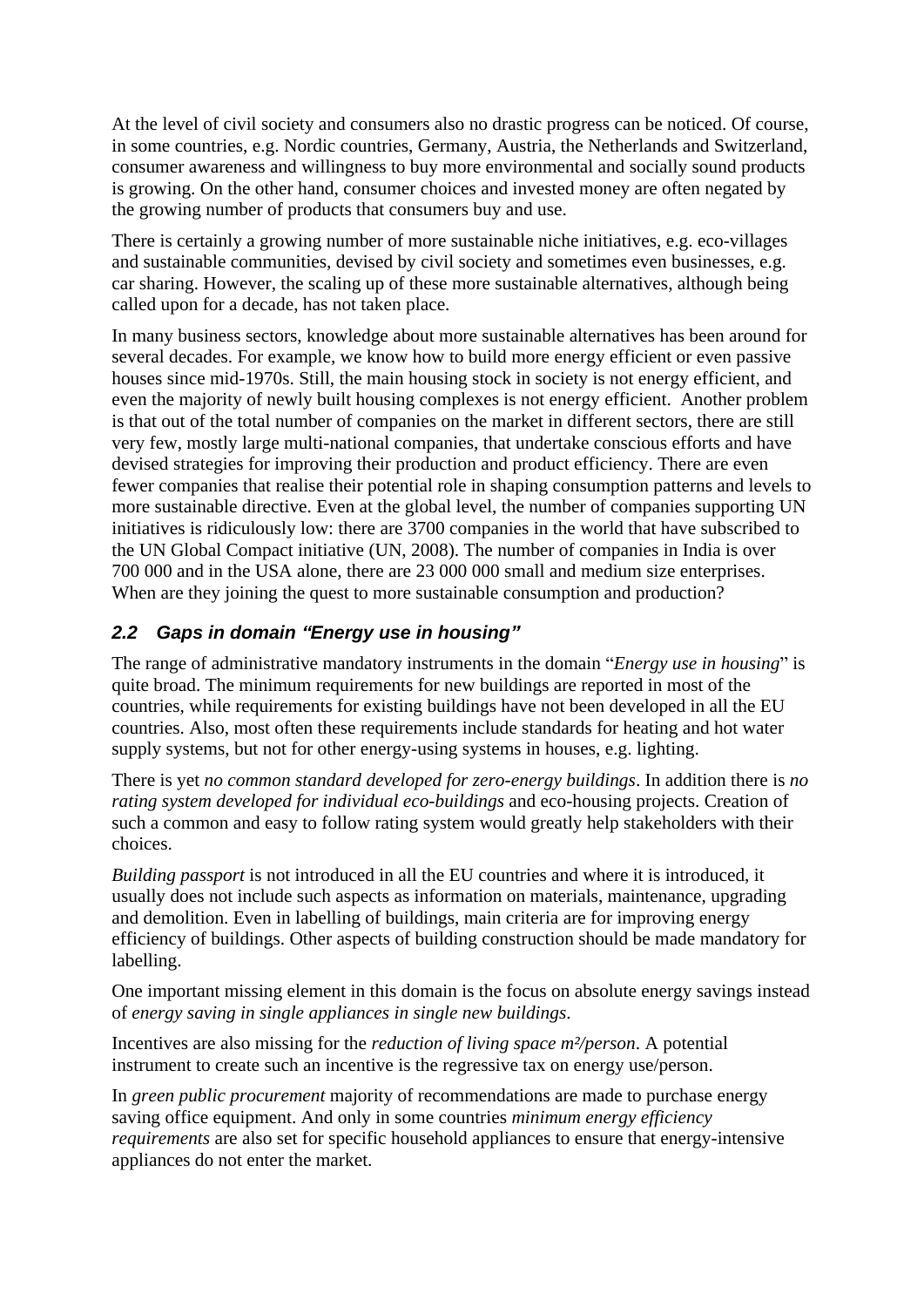Some countries introduce measures to stimulate the production and use of electricity from renewable energy sources. However, *production of renewable energy on public roofs* does not seem to be included.

None of the countries has yet introduced the *CO2 emissions trading scheme for households*, but the measure is been currently discussed.

And finally, a *differentiated VAT rate for zero emission buildings* has not been yet developed in Europe at large.

No *concrete targets* for housing sector to improve its resource and energy efficiency have so far been set. Specific and dynamic goals should therefore be developed, e.g. "50% reduction of energy demand from housing sector by 2025 or 50% of new houses should be passive houses by 2010" (CSCP, Ministry of the Environment and Spatial Planning of the Republic of Slovenia et al., 2007).

## **2.3 Gaps in domain Mobility**

Although in recent years cars have become more fuel efficient, growing transport demand and the increased use of heavy and relatively fuel-inefficient cars has outweighed these improvements, resulting in a net increase of 20% in CO2 emissions from transport over the past 10 years (EEA, 2004). Thus, the domain Mobility has a significant *gap in addressing such issues as potential phasing out of vehicles and planes with high fuel consumption levels*. Some countries and municipalities approach this issue by establishing zones, which can be entered only after a congestion charge has been paid, or cannot be entered on vehicles that do not fulfil some technical specifications, e.g. cars only with catalytic converter. Others, but not all countries, set up targets for substitution of traditional fuels with a certain percent of biofuels. Perhaps, all *fuels should be taxed in accordance with their life cycle impacts*. In this respect, marine fuels need to be especially analysed.

Another potential area for improvement is to apply the *top runner approach for mobility system*, which could help identify the best types of fuel on the market and the best alternative vehicles available. It seems however that the market, although being very agile, is not mature enough to make these kinds of choices. This is also perhaps related to the fact that mobility solutions penetrate and are dependant upon vast infrastructure and depend on huge investments and therefore cannot be changed overnight. The very perspective on what needs changing has to evolve from associating mobility with private car ownership to the system that primarily relies on public mobility, but is also supported with other alternative and hybrid solutions, such as car sharing and pooling.

Mobility is a broadly neglected aspect in *public purchasing*. Only Sweden refers to a regulation calling for 25% environmentally friendly vehicles in the public car fleet. Some examples are given on case studies with public transportation based on alternative fuels. Those examples have mainly demonstration character and rarely become a part of broader recommendation to be applied in other countries.

There are currently very few programmes supported by governments that encourage *reduced demand for mobility* with focus on daily travel and commuting. Some businesses take proactive stance in this regard and encourage their employees to work from home, when possible, in order to reduce travel-related environmental impacts and to reduce congestion on the roads. Working from home once a week reduces commuting-related environmental impacts by 20%.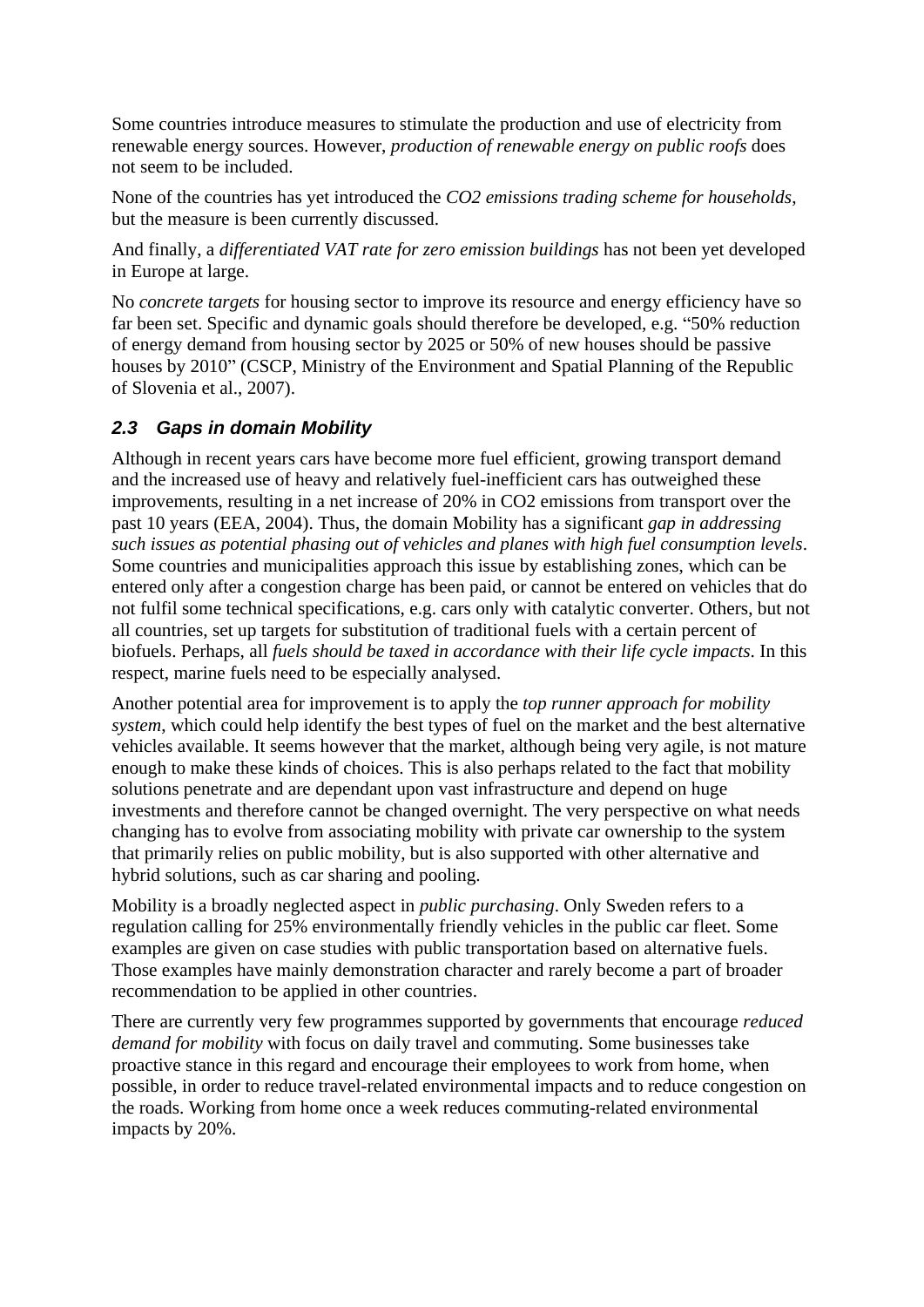No concrete initiatives of national governments have been found that would support *alternative mobility modes*, such as car sharing. Car sharing can be introduced as part of the green public procurement activities for all public organisations.

There is also no *differentiated VAT rate for cars* with different fuel efficiency and CO2 emissions.

And finally, there is no clear *allocation of responsibility between actors* in mobility domain for how to reach concrete CO2 reduction targets set up for transport sector.

# **2.4 Gaps in domain Food**

Policy instruments in Food domain mainly include information or other voluntary instruments, besides regulation on health and food safety. *Economic instruments* targeting households and individuals seem to be less popular in the food domain, even though they are applied upstream the food supply chain, e.g. subsidies to organic farmers.

The main gap in the domain Food is *lack of clear understanding of what a sustainable food and sustainable diet is*. Therefore, measures should be undertaken to generate knowledge and data that would help identify which diets are more sustainable: organic food, local food, or a combination with intensive, but local farming.

Where such data are available, there is still *gap in undertaking measures to address these impacts.* For example, despite the knowledge about environmental impacts of animal products (among the ten most environmentally relevant products/services five are related to animal production or products and therefore, animal-based diets are more CO2 intensive) (Tukker, Huppes et al., 2005), there is hardly any governmental policy targeting the *reduction of meat consumption* in public canteens, restaurants, schools and in households, with the exception of information campaigns against obesity. Potential measures can include a higher VAT on meat products or even production quota.

So far, no country can boast *taxation of food products with high CO2 impact* or with high footprint. If the promotion of such products is to be supported, products with high CO2 content in the life cycle should be taxed more than environmentally sound alternatives.

The growing, although not the largest impact from the food life cycle is the *direct environmental impacts of food and drink consumption* from travel to shops, storing, cooking and generating waste (EEA, 2005a). Little is done to address these impacts and if measures are taken to e.g. improve energy efficiency of appliances used for food storing and preparation, the number of these appliances in each household is increasing, so that the aggregate impacts from households have remained stable (EEA, 2005a).

No measures have been identified in this study that would make the *environmental consequences of individual food purchasing choices visible* to end consumers in terms of health and economic effects. This is an important gap that should be addressed.

There is large number of eco-labels and social labels, e.g. Fair Trade, on European market. The gap however is in consumer understanding of differences between these labels and in action when consumers are faced with several labels addressing different aspects of food products – fibre content, nutritional facts, local organic organisation label, Fair Trade label, etc. Perhaps one way to reduce this gap is by developing a *combined socio-ecological label*  that would cover all the aspects.

Special attention deserve labels providing information about the *origins of food* products, which are especially used for meat products. Similar labels are not available for other products. With the growing consumer concern for environmental and social issues provision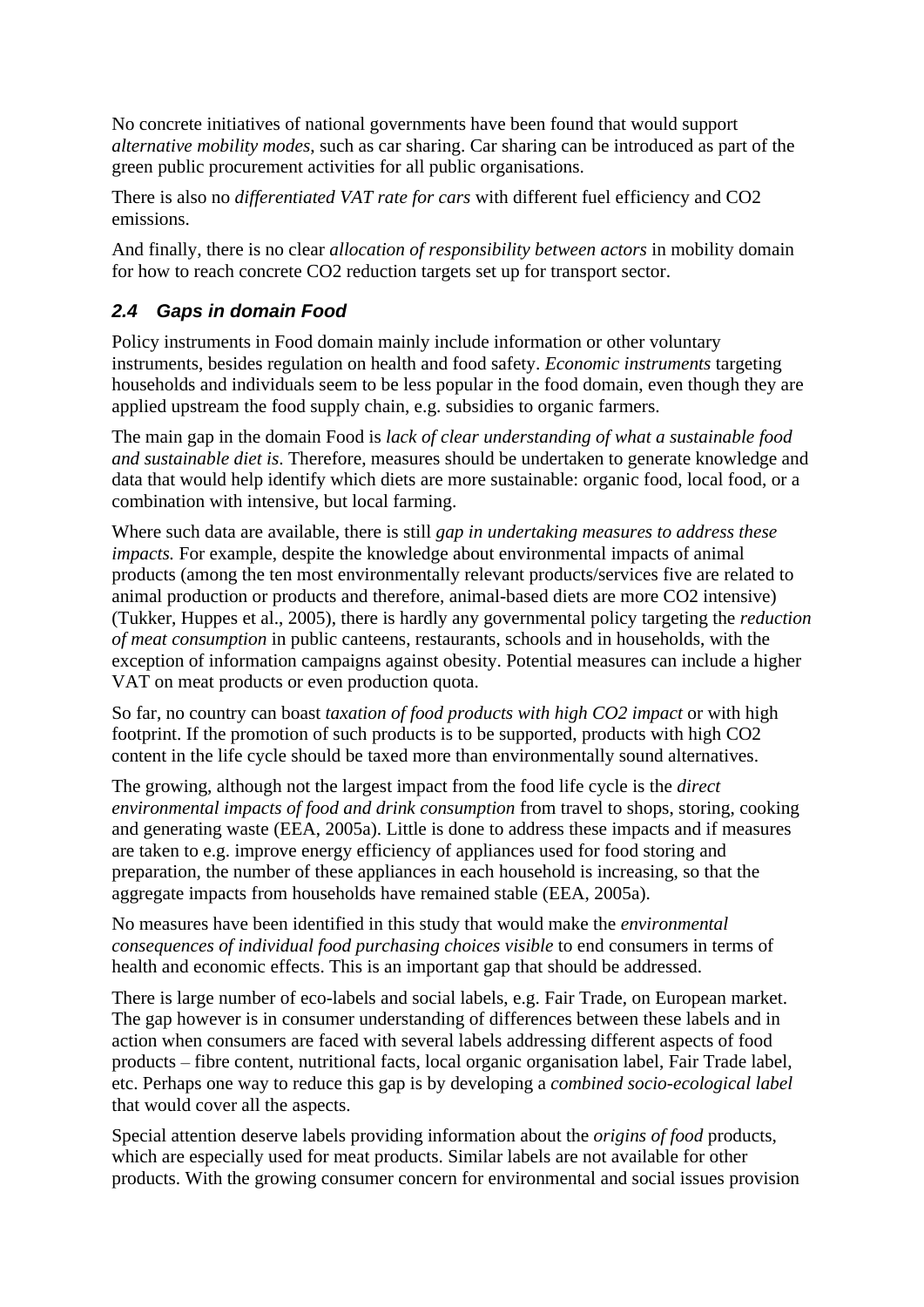of more detailed information from various life cycle stages, not only production, for more food products seems to be needed.

Another issue that has started to be discussed in academic circles but have not yet received sufficient attention from policy-makers is the *self-sufficiency* of various countries in terms of food supplies. This is a rather complex issue, not least challenged by WTO rules and the EU policies promoting inter-country trade, but which nevertheless needs to be analysed in the near future, since data are already available demonstrating the adverse effects of these policies leading to increased transportation of food from country to country or showing that e.g. 40% of food in the UK is wasted. Thus, consideration should be given to *phasing out of export subsidies* and negotiations with World Trade Organisation should be started to address this misbalance.

No *concrete targets* for food domain to reduce environmental and social impacts and to improve energy efficiency have so far been set. Specific and dynamic goals should therefore be developed, e.g. "targets defining the minimum share of local and seasonal food in stores" (CSCP, Ministry of the Environment and Spatial Planning of the Republic of Slovenia et al., 2007) or targets specifying maximum premium for organic products to stimulate their production and consumption.

### **3 White spots analysis**

This section identifies the main "white spots" in sectors, products, target actors or geographical areas, where successful policy instruments, business initiatives and systemic innovations have not yet been applied, but might be applicable. Based on the analysis of drivers, barriers and success factors identified in chapters on policy instruments, business initiatives and systems innovations, insights into how the introduction of these successful instruments, business initiatives or systems innovations can be introduced in the new areas are provided.

### **3.1 Reasons for white spots**

In order to better understand the reasons for "white spots", it is important to take into consideration the significant differences that exist among the domains (food, mobility and housing), which affect the level of innovation, pro-activeness and implementation of various strategies for reducing environmental and social impacts. These are listed below:

- *Difference in culture in different sectors*, e.g. housing sector appears to be the most traditional and slow in development domain. Due to strong industry ties and lobbing power, it is not easy to introduce large scale and drastic changes. Electronic appliances seem to be a more agile industry with a lot of innovation potential and much higher level of activity, mostly due to existing and upcoming legislation, e.g. on energy-using products, energy labelling for appliances, etc.
- *Difference in the nature of products*, e.g. long life of construction products (houses) and the level of maturity of construction technologies influence the speed of innovation in the industry. However, energy-efficiency technologies and construction have been available since at least 2 decades. However, these approaches and technical solutions have not been widely applied neither in construction of new buildings, nor in retrofitting old and/or existing housing stock.
- *Innovation potential*, e.g. in automobile sector the innovation potential for alternative vehicles seems to be high and in demand. In the past year, there has been a large shift in what vehicles are being produced and marketed, i.e. there has been drastic increase in the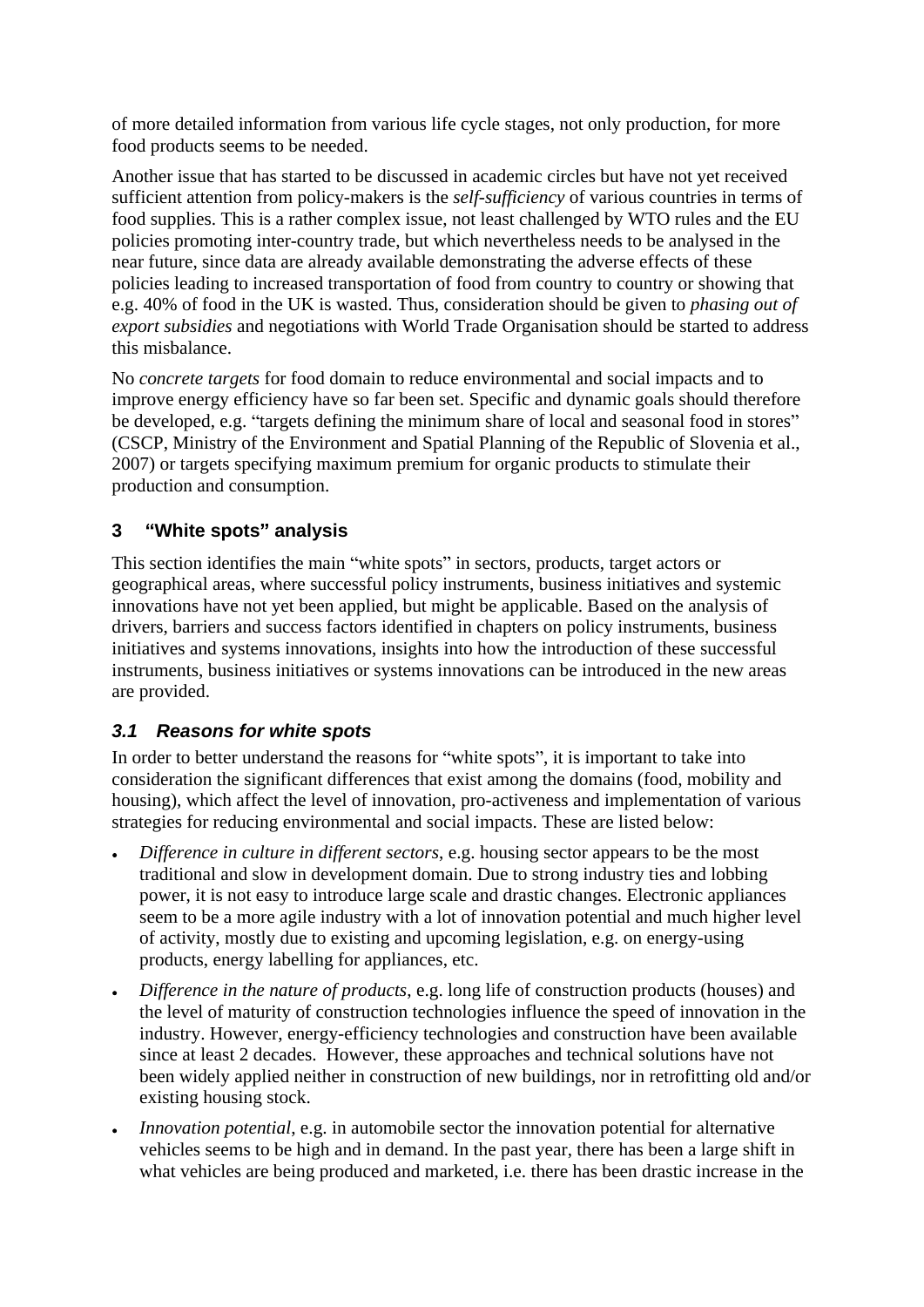amount and the diversity of eco-cars sold and marketed. This development comes after a decade of relative stagnation in car industry, which had come out with eco-cars to the market already in late 1990s, but was not accepted or demanded by consumers. The situation with appliance manufacturers is quite different. The industry has been under close review by legislation, e.g. European directives on EuP and eco-labelling, and has been working on improving energy efficiency of appliances for 2 decades. Therefore, nowadays producers claim that they have already reached the limit of the economicallyfeasible technical improvement of their products and therefore the only way towards higher energy efficiency of appliances is to replace all the white goods on the European market that are older than 10 years with newer versions.

- *Media attention as a driver* Food scares and climate change issues, as well as social issues, such as child labour, increase general public awareness in society and simultaneously place significant demands on companies in various sectors. In response, companies often develop initiatives to address the public concerns even though sometimes the largest impacts of their products are not always where the media attention is. Nevertheless, the increasing awareness and raising level of knowledge is society creates not only the driving force for companies to develop more efficiency and less environmentally burdensome products, but directly translates into increased consumer demand and spending on more environmentally sound offers. This situation also spurs generation of scientific knowledge in the areas where actions are desperately needed or can be undertaken due to created attention and attained commitment from citizens.
- *Legislative pressure* differs considerably between the three domains, Regulation and minimum requirements seem to work best within construction and housing, where clear regulation and standards are required for safety reasons in many countries. This might be the reason why an EU Directive on energy efficient buildings has been already passed, while mobility as a high individual consumption cluster still works on voluntary commitments from the car industry. Again the influence of society attention to certain issues and the perceived link between the issues and a specific sector contribution to them play a significant role. For example, in food sector, the impact of food production, e.g. biff, is not perceived as contributing that much to climate change and therefore, there is much higher awareness in society when it comes to health issues, which is reflected in the increasing demand for organic food.
- *Business lobbying position* various sectors have different negotiating power when discussing issues with authorities and governments at various levels – national as well as international. The lobbying power itself depends on the industry structure and the level of industry consolidation. For example, the construction industry is known for its cartels and therefore legislative pressure or enforcement may not be as strong as in the car manufacturing or food industry.

Below general white spots and white spots in each domain are investigated in more detail.

#### **3.2 General white spots**

One of the white spots that cuts across all the domains is that the overall vision for policies for sustainable consumption and production, such as *National Action Plans for Sustainable consumption and production*, have been developed only in few countries, namely the United Kindom, Finland, Sweden and Czech Republic (EEA, 2007). Many other countries include sustainable consumption issues into their National Sustainable Development Strategies, e.g. Austria, Belgium, France, Greece, Hungary, Italy, Malta, the Netherlands, Poland and Romania. Still there are many EU nations that neither have a clearly developed sustainable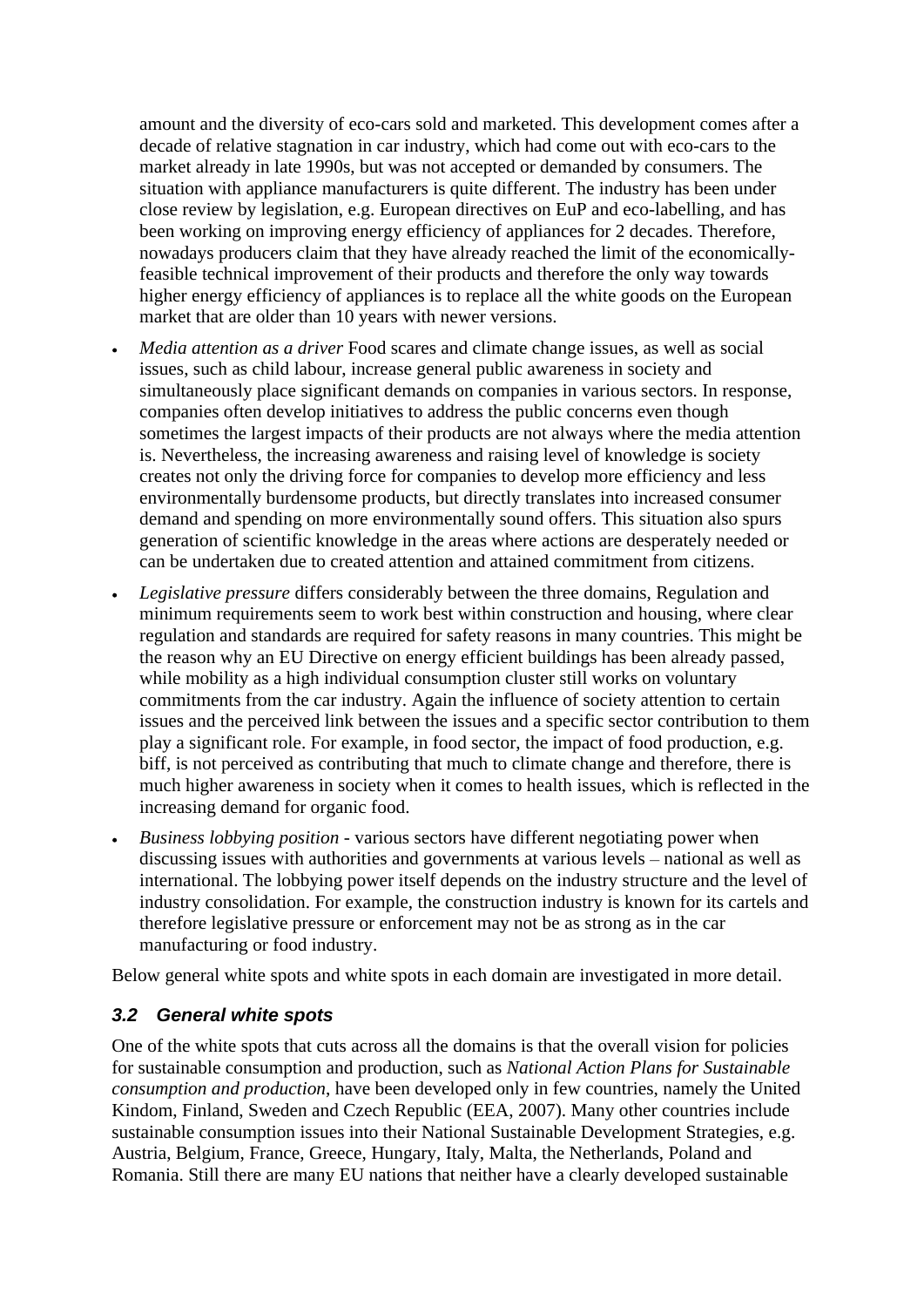development strategy that includes sustainable consumption chapter nor a National Action Plan for Sustainable consumption and production. The so far developed National Action Plans for Sustainable consumption and production from 4 countries focus on very different aspects. For example, Finland calls for more research in resource and energy efficiency, Sweden puts main responsibility and policy focus on individual consumers, while the UK believes in the leading role of businesses. So far, none of the strategies have managed to develop a plan that builds on close collaboration of all the relevant stakeholders, whose interaction and actions, goals and responsibilities are seen from a systemic perspective. In addition to that, it has so far been unclear how prominent these National Plans are and how far they have been implemented. Sweden has actually withdrawn its National Plan. In any case, National Plans for sustainable consumption and production can be seen as a first step towards the development of a more coherent national strategy towards sustainable consumption and production and should therefore be developed in all EU nations.

Within sustainable consumption and production domain, existing policy instruments are mostly of economic and informative nature. For example, a study of Berg (2007) analysed the newly developed Finish and UK Strategies for Sustainable Consumption and Production and compared them in terms of instruments they employed. Despite the different allocation of responsibilities among actors in these strategies that was mentioned above, the picture of the employed instruments is quite revealing (See Table 1). Majority of all the instruments are of informative nature, followed by market-based instruments and almost non-existent regulatory measures.

**Table 1 Total number of new proposals in each SCP programme and the quantitative and percentage shares of different policy tool categories** *(shading is added)* **(Berg, 2007).**

|         |                                | Regulation MBIs |                         | VAs | Informational Institutional |                    | Other/No |
|---------|--------------------------------|-----------------|-------------------------|-----|-----------------------------|--------------------|----------|
|         | Country Total no.<br>proposals |                 |                         |     | devices                     | arrangements tools |          |
| Finland |                                |                 |                         |     | $\sqrt{47}$                 |                    |          |
|         |                                |                 |                         |     |                             |                    |          |
|         | 93                             |                 | -23                     | 16  | $\vert 44 \vert$            |                    |          |
|         |                                |                 |                         |     |                             |                    |          |
|         |                                |                 | ാറ<br>$\angle \angle L$ |     | 16                          |                    |          |
|         |                                |                 |                         |     |                             |                    |          |
|         | ہے ر                           |                 |                         |     |                             |                    |          |
|         |                                |                 |                         |     |                             |                    |          |

MBIs = market-based instruments; VAs=voluntary agreements

Regulative measures are typically less employed and can be observed in various domains to a different extent, but mostly in the form of standardisation, e.g. the minimum requirements for new buildings, which include standards for heating systems and warm water supply systems; car inspections for safety and increasingly for environmental performance – emissions; and finally food safety regulations, which rarely affect the environmental performance of products, but rather focus on protecting consumers' health and economic interests. In the area of sustainable consumption  $-$  distinguished from  $SCP$  - regulatory measures are not common and focus is on information provision instruments (see Table 2).

Another issue is that policy instruments mainly focus on the sustainability of business processes, products and markets, and hardly ever address consumption processes or consumer behaviour. This point is illustrated in Table 2, that lists the policy instruments given in the EU background paper on Sustainable Consumption and Production and Sustainable Industrial Competitiveness (European Commission, 2008).

**Table 2 Policy instruments in the production-consumption chain proposed in the Background document on SCP and Sustainable Industrial Policy (European Commission, 2008)**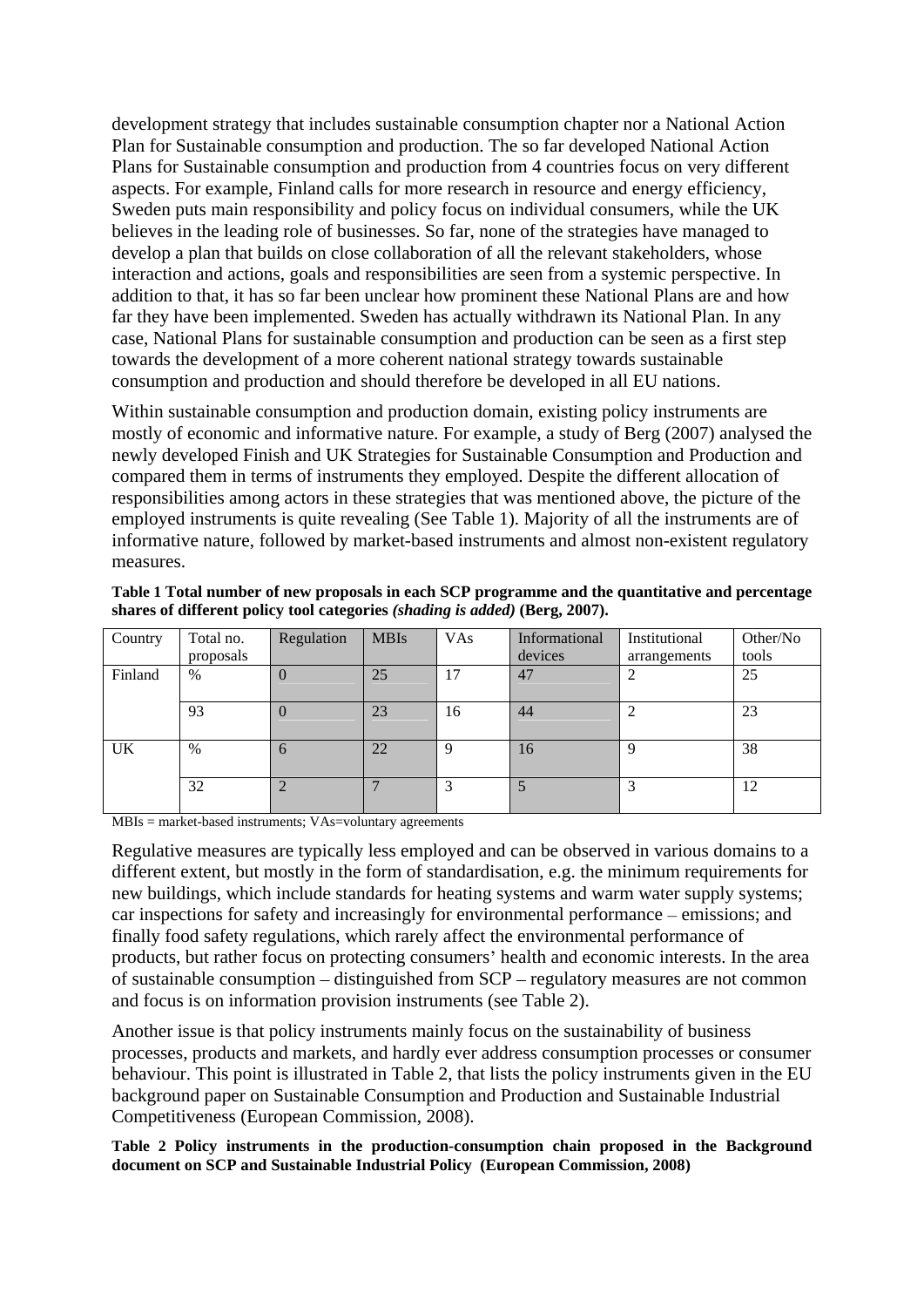| <b>Production and products</b> | <b>Markets</b>              | <b>Consumption</b>            |
|--------------------------------|-----------------------------|-------------------------------|
| Production                     | Lead market initiative      | Consumer information and      |
| Resource efficiency targets    | Environmental product       | education                     |
| Enforcement of eco-innovation  | declarations                | Green public procurement (not |
| Setting eco-innovation targets | Market based instruments    | directed at households)       |
| Eco-management and IPPC        | Differentiation of VAT      |                               |
| Sectoral approaches            | Revision of eco-labels      |                               |
| Products                       | Misleading advertisement    |                               |
| Dynamic performance req.       | <b>Fostering low-carbon</b> |                               |
| Simulating eco-design          | technologies                |                               |
| Standardisation                |                             |                               |

Both latter points are closely related to the fact that essentially, a change towards SCP implies *fundamental changes in our production and consumption systems and the paradigms*, on which they are built. It is highly debatable if radical goals like a factor 4 to 10 reduction in energy and material intensity can be realised in a society that is based on the growth paradigm, the paradigm of the free market, the ideal of full consumer sovereignty, and where material possessions play a key role in personal standing and status. Probably exactly since this point would imply such a radical breach with existing paradigms, mainstream policy plans hardly seem to touch such issues (Fuchs and Lorek, 2005). The need for explicit strategies that deal with such "difficult" issues is widely recognised in scientific circles (Jackson, 2006; Princen, 2005; Sustainable Consumption Roundtable, 2006; Tukker, M. Charter et al., 2009). The system innovation approaches seem a good step in dealing with this problem. Yet, also here often protagonists seem to foster a rather positive image that sustainability can be realised via technical breakthroughs and socio-cultural change that poses no hardship for society as a whole. Issues like limiting consumption seems not in their phrase book, e.g. (Rotmans, 2003).

Another white spot is the *lack of evaluation studies of EU-wide policies*. The majority of the identified studies evaluate application of a policy or a policy instrument in one or several countries. This makes it difficult to obtain comparable quantitative information not least because of the differences in evaluation techniques used in various studies.

## **3.3 Energy use in housing**

Energy use in housing is the area that requires close attention since technology for more energy-efficiency houses and appliances is available, but has not yet been widely implemented in practice due to various reasons, mainly pertaining to the culture in the sector and the strong lobbing power of construction companies against significant changes.

The major white spot for energy efficiency measures are *the existing buildings and the possibility to retrofit them in energy efficient way*. Only few countries have regulation for building retrofitting that includes private houses. In most cases, mandatory requirements get into force once the renovation is completed. Thus, what is lacking are incentives for renovation in an energy efficient way.

An example of a measure to promote energy efficiency in housing has been advocated by the Committee on Industry Research and Energy of the European Parliament. The Committee especially highlights the tax incentives as an adequate instrument to increase the effectiveness of energy efficiency in buildings. It recommends removing the value-added tax on materials and components that improve energy efficiency in buildings and introduce specific tax incentives to encourage households, micro businesses and private landlords to undertake energy efficiency measures in all member states. Other studies recommend devising packages of policy instruments that typically work better than individual instruments. For example, the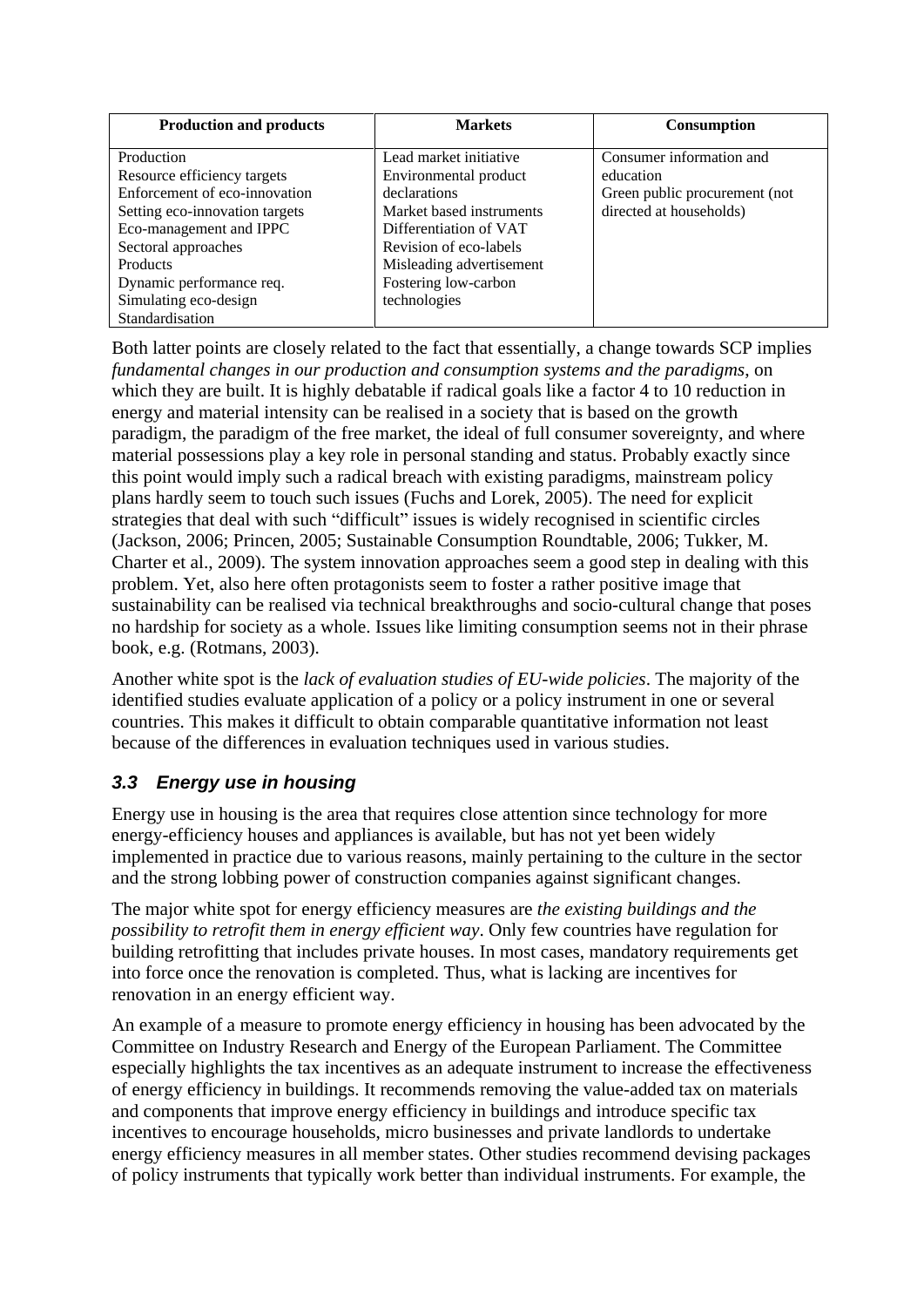best outcomes have been seen when taxes are supported by the availability of technology or environmentally sound products, which was the case with taxes on leaded and unleaded petrol.

When it comes to new buildings, lack of proper housing in many European countries leads to *construction of houses with inferior energy performance*. Increasing energy prices have not yet reached the level that is decisive for choosing more energy-efficient construction processes and more energy-efficient houses. On the other hand, the need for more housing presents a potential to building more energy-efficient houses from the beginning (Tukker, 2008). And although, regulation has not been the main driving force in the construction sector so far, the recent requirements on housing certificates may be seen as an important driving force for retrofitting buildings.

In terms of white spots for specific policy instruments, one of the white spots is *lack of information on energy-efficiency of buildings provided to end consumers* and consequent low market demand for energy-efficient houses. The situation is changing with the implementation of the European Directive 2002/91/CE on the energy performance of buildings. According to this directive energy labels on buildings in Europe are obligatory. There are examples of pioneer companies that label their houses received eco-label for their more energy-efficient houses and that use this in their marketing strategies, in their bidding for tenders and in educating consumers about their products, thereby creating future market for their energy-efficient products (see example of Skanska). Still, very few construction companies provide life cycle information on energy use to final consumers explaining this by the lack of demand for such information from the market.

The situation with *eco-labelling* for energy-efficient appliances demonstrates that rising consumer awareness through labelling simultaneously creates market demand for such products and also triggers the environmental improvement of products. The potential to stimulate the improvement of environmental performance of all products in a specific product category is visible in the example of energy-efficiency label for electric and electronic appliances: in some Swedish appliance stores labels for energy-efficiency of fridges can be found on 80% of all products. For many other products this figure is much lower and for example for refrigerators the average penetration of eco-labelled white goods on European market is around 30%. This also represents the white spot that needs to be addressed. However, it is not always possible to attribute a particular result to a specific policy. For example, in the UK the market share of A-rated fridge freezers rose from 1% to 76% within 5 years, washing machines from 0% to 85% and dishwashers from 0% to 74% within 7 years until 2005. It is however difficult to conclude whether these impressive increases are due to the energy labelling. The Sustainable Consumption Roundtable identified at least three other aspects that may have affected these figures, namely availability of A-rating products from well-known brands, a proper retailer stock policy and price support to reduce price differentials. At least for fridge freezers the latter influence is obvious. In the five years of energy labelling with still high price differences (1995-2000) A-rating cold products had a market share of 0-5% only. Other areas of potential application of the mandatory labelling are entertainment products, such as TVs, DVD players, computers, etc.

A further white spot is a *top-runner scheme in the performance criteria for the label*. The Top Runner approach identifies the most efficient product in the market and turns its specification into the level that all similar products must meet by a specified date. With this dynamic instrument inefficient appliances are simply phased out from the market.

When it comes to *geographical white spots*, passive houses are more disseminated in Germany and Austria, Switzerland, while in other countries there are only few individual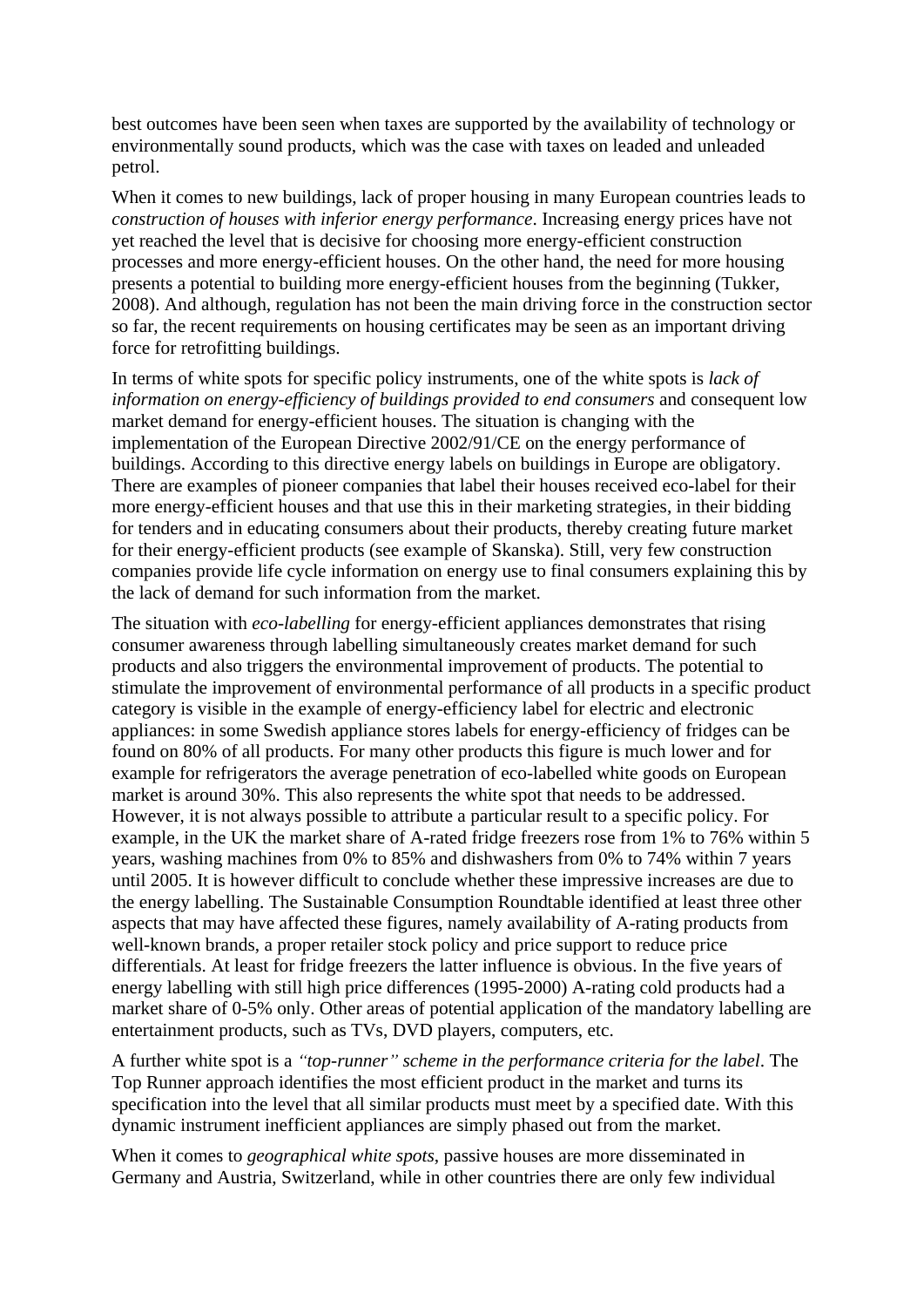initiatives or pilot projects of passive houses. Scandinavian countries seem to be leading the development and implementation of energy-efficient housing and communities. Only in Sweden alone, there are more than 60 eco-communities. There is therefore a huge potential for other countries to engage in activities for developing and constructing passive or more energy-efficient houses. Countries differ drastically in the already reached level of improvement of house energy efficiency. For example, a lot of work is undertaken now in the UK on insulating housing, the activities which had taken place in Sweden in 1970s. So the improvement potential in this area in Sweden is rather low, simply because the starting point is so much higher than in the UK, where many houses are not properly insulated.

A potential area for further policy application is to provide *incentives for increasing the use of renewable energy for various purposes in the construction process*, as well as in the household operations. For example, financial incentives like the feed-in tariff have proven to be a useful tool in promoting renewable energies. Another possibility is to design and construct housing that takes use of the natural conditions in a specific area. For example, increase the use of photovoltaic in southern countries, promote and support generation of wind power in coastal areas, and hydro power in northern countries with abundant access to rivers. For appliances and entertainment products used in household, regulatory measures for phasing out stand-by mode could be welcomed. Similar measures could be undertaken for phasing-out traditional energy bulbs and their substitution with energy saving lamps.

Not all countries have *demonstration centres on sustainable construction and housing*. Thus, an additional measure could be to initiate demonstration projects and centres on sustainable construction, housing and demolition, where information on these issues can be provided to all interested stakeholders, including architects, students, citizens and not least authorities and policy makers.

Business strategies that are and can be applicable for housing sector companies are driven by various actors and are used to a different degree by companies. For instance, *greening supply chains* is driven by media and public concern for social issues associated with extraction of raw materials and production of construction materials and modules in countries outside the EU.

*Eco-design* of houses is often employed by architects or consultancy and development companies that do not drive the implementation phase, in which large and traditional construction companies are coming into the picture.

*Eco-labelling* for housing is still very much in rudimentary stage, although some companies have approached eco-labelling organisations requesting to develop eco-labelling criteria for various construction products and for entire rooms (e.g. kitchen) or an entire house (Nordic Swan) and there are some companies that have been already awarded an eco-label, e.g. Skanska. Voluntary eco-labels in the housing sector are accompanied by the mandatory EU wide labelling of white appliances, as well as by labelling of environmentally sound construction materials, energy efficient buildings, and electricity from renewable sources.

On the other hand, there seems to be sufficient number of *tools for stimulating energy efficiency of products*: numerous labelling schemes are set up by, for example, the Energy Efficiency Labelling Directive (European Commission, 1992), the Energy Star Programme, the Ecolabel Regulation (European Commission, 2000) and other national schemes developed by Member States that aim at stimulating energy efficiency of products and provision of more information to consumers in order to motivate them to buy energy efficient products. The problem is, however, that energy efficient products have typically higher investment costs and without life cycle costing eco-labels are not sufficiently effective. In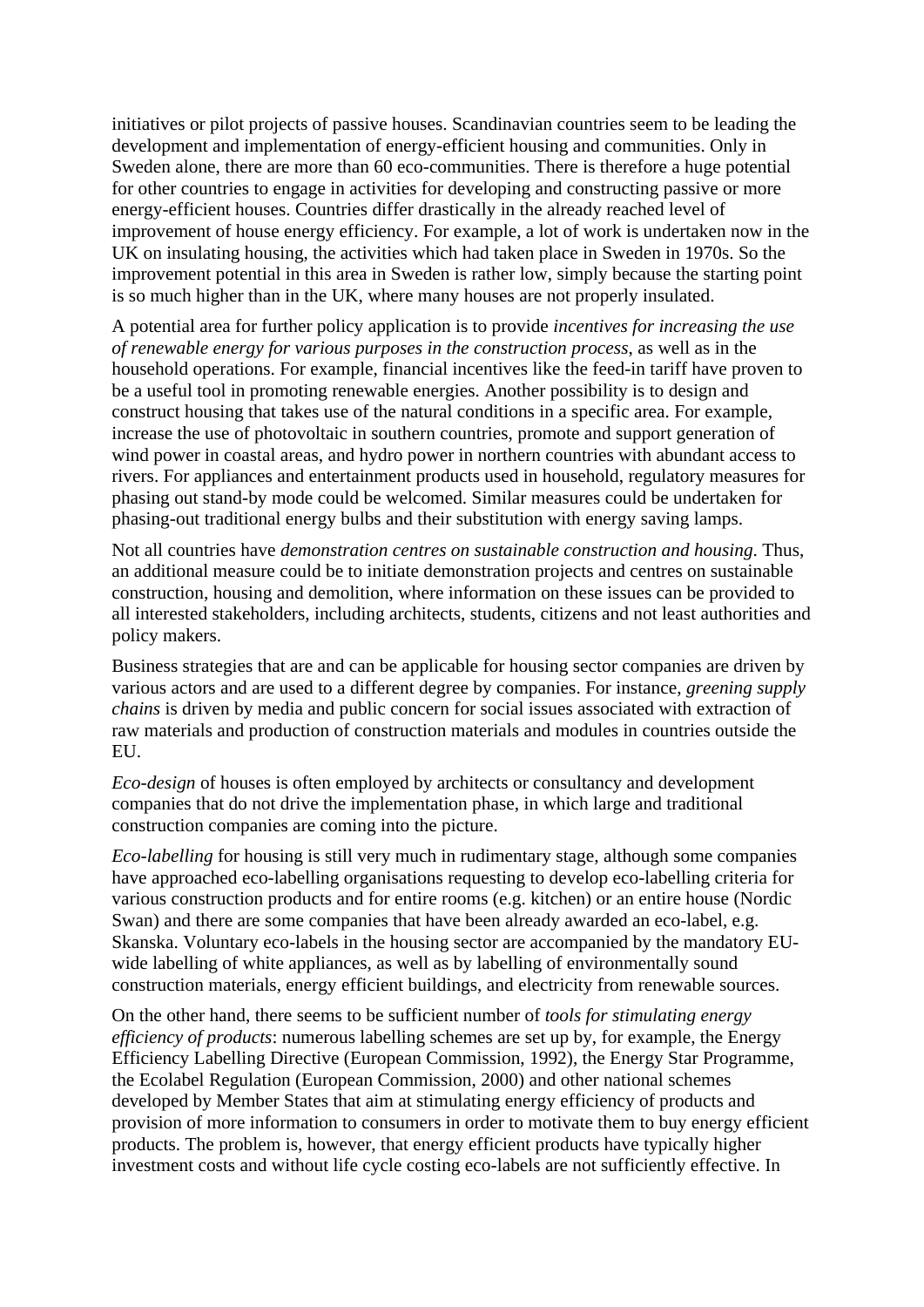addition to this, the Energy Efficiency Labelling Directive or the Energy Star Programme mostly target household appliances and office equipment and therefore labels are mostly developed for these products, which represent only a limited number of products. Furthermore, energy-using products account for mere 35-40% of the environmental impacts of products. Finally, actions of Member States are seldom coordinated, thereby failing to capitalise on the full potential of eco-labels.

*Green marketing* is almost non-existent and product-service systems are niche business examples mostly for appliances, and in some cases for provision of electricity to housing – pay for temperature, not for the amount kWh bought.

## **3.4 Mobility**

Almost all large manufacturers of cars have developed and sell eco-cars of different types: hybrid, ethanol, electric, etc. Many other companies belonging to mobility domain develop alternative fuels, e.g. ethanol, fuel cells, etc. The white area is still the lack of understanding *which types of cars and fuels are the best* in terms of reduced environmental and CO2 impacts and in terms of economic feasibility. Market instability makes this situation even more difficult.

When it comes to policy instruments, *congestion charges* are so far applied only in few countries. However, they have already proven to be an effective instrument to handle mobility habits in larger areas with satisfying results for the inhabitants. Instruments that provide incentives for commuters to shift to public transport are not sufficiently used in most countries. It appears that beyond economic incentives via employers or tax support some further measures have to accompany the instrument, whether disincentives like reduction of parking space or the better provision of public transport.

*Access to public transportation* is not adequate in many European cities and this situation needs to be addressed as soon as possible. This goes hand in hand with the need to develop spatial planning policies, in which more sustainable mobility and housing patterns can be undertaken by people. The existing urban housing and mobility policies are clearly ineffective and do lock people into unsustainable patterns.

Although examples of *eco-driving programmes* are available, their existence is still in niches. Eco-driving should become the mainstream process in all the driving schools. Eco-driving should be introduced as a mandatory requirement for new employees of public and private organisations.

Examples of some airline companies, e.g. Scandinavian Airlines, are available that provide opportunity for people to *calculate their CO2 emissions* during their travel and compensate for this impact by purchasing shares in CO2 reduction activities, e.g. planting trees. Similar systems can be developed for people to compensate for their everyday mobility-related CO2 emissions.

In terms of business initiatives, *greening supply chains* in mobility domain mainly takes place in terms of purchasing bio-fuels. There are many examples of communities' requirements to upgrade public transportation that lead to that public busses run on natural gas and bio-gas, and projects are under way in Iceland where busses are expected to run on hydrogen.

*Eco-design of vehicles* has seen drastic changes compared to mid-1990s. Just in recent years, new vehicle designs that run on alternative types of fuel or combine different fuel types have been developed. There has been drastic change in the level of emissions that are allowed from a single vehicle, which has also triggered innovation in car industry.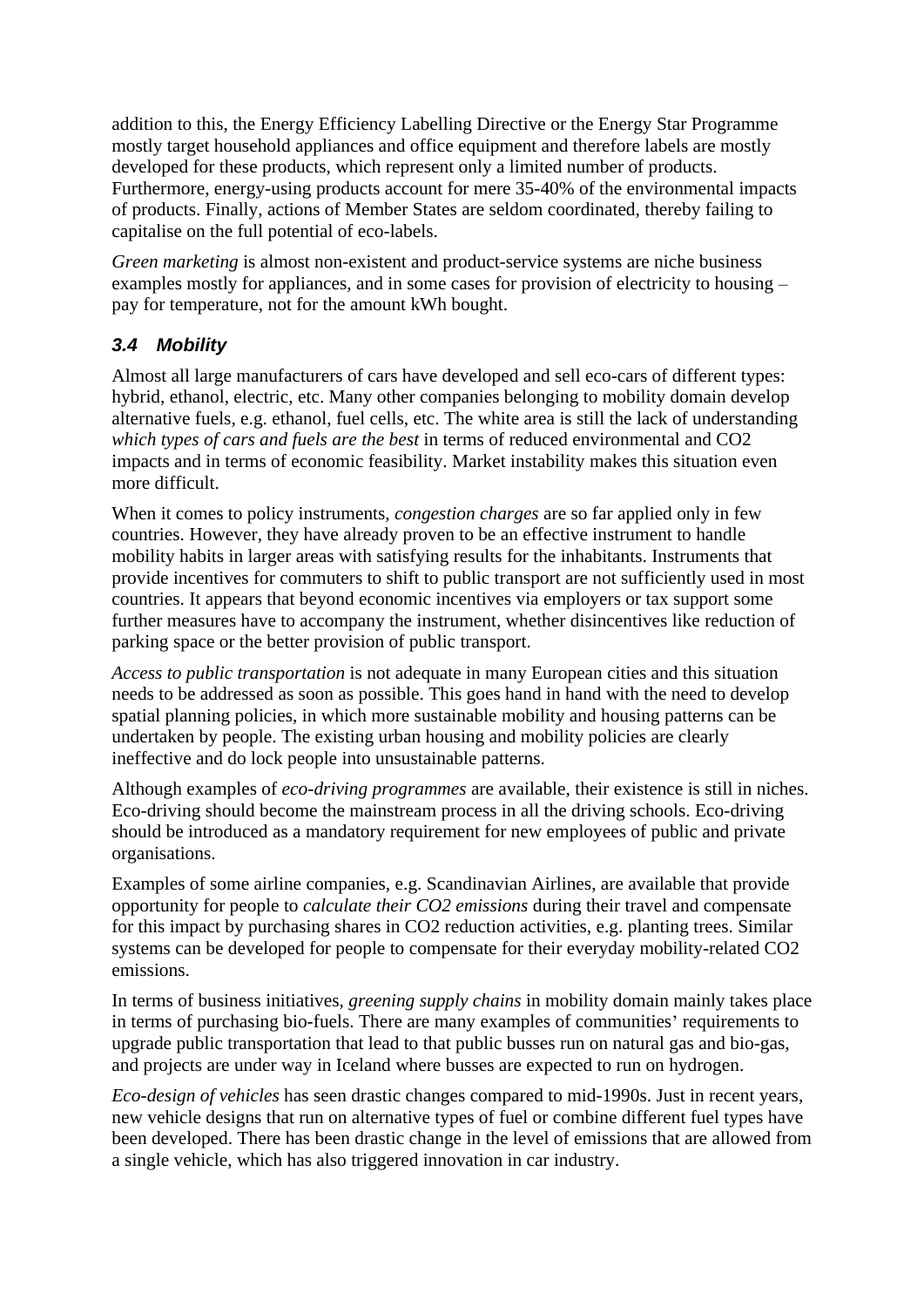*Eco-labelling* of car fuel efficiency and emission levels is on the way in some countries, e.g. UK. Some car manufacturers, Renault, have designed their own label to communicate environmental performance of their cars and the company efforts to consumers.

*Green marketing* is also on increase in mobility domain, both from car manufacturers marketing their more environmentally sound vehicles and from communities that run various campaigns to reduce impacts from transport in cities and educate consumers about more sustainable transport modes, such as busses, bicycles, and more efficient driving patterns, e.g. eco-driving.

*Product-service systems* in mobility domain represent a tiny niche of less than 0,1% of the total number of people who own a car. In terms of geographical white spots, car sharing is more spread in Germany, Switzerland and the Netherlands than in southern Europe.

### **3.5 Food**

The food domain and initiatives within it so far include healthier agriculture (without use of GMOs and reduced amount of pesticides), organic and local food systems, bio-dynamic production methods, local markets, organic and locally grown produce, etc. With the drastically increased consumer awareness and the societal attention to the climate change issues, numerous strategies for reducing  $CO<sub>2</sub>$  emissions from food sector has been initiated, including substituting for more sustainable fuel choices, investing in energy efficient and low carbon technologies, reducing life cycle impacts of food produce, climate change labelling, food miles, etc. In addition to environmental issues, food domain is closely linked to social issues, including fair trade.

Despite all these strategies employed in the food domain, one of the main white spots in the food domain is lack of clear understanding of what sustainable food and sustainable diet are and how sustainable food systems may look like. The difference between sustainable food and sustainable diet is crucial, since one can eat a very healthy and sustainably produced food, but simply eat too much or too little of it, or the food would be grown in a sustainable manner, but would be highly processed and packaged, which would not be sustainable in the long run and would have adverse long term effects on health and the environment. For example, OECD countries generally consume too much meat and do not eat enough vegetables and fruits (WHO and FAO, 2003), and on the other hand, there is on average over-consumption of calories in European countries.

*Fair trade labelling* and strategy is been used for a number of specific products, production of which takes place in the developing economies. Fair trade labels can be found on bananas, coffee, chocolate, flowers, etc. There are however many other products, for which criteria and quality assurance used in Fair trade can also be applicable.

One of the important white spots is also the *declining trust in food safety*, which occurs in the climate of very strict control and regulation of the food safety in Europe. This mistrust comes from the long supply chains, from globalisation of food production and consumption, and from disconnect between food consumers and producers. To compensate for the reduced trust more and more information is provided to consumers, leading to information overload and confusion. For example, there are a large number of labels for food across Europe. One problem is that the sheer number of these labels is very confusing for customers, who do not have the time to understand the difference between them. On the other hand, consumers are often left with the choice of choosing between, for example, organic products and Fair trade products. Another problem associated with food is the huge difference in the level of recognition of eco-labels and other labels for food. For example, despite the fact that organic food is being promoted in many European countries through labels, the level of recognition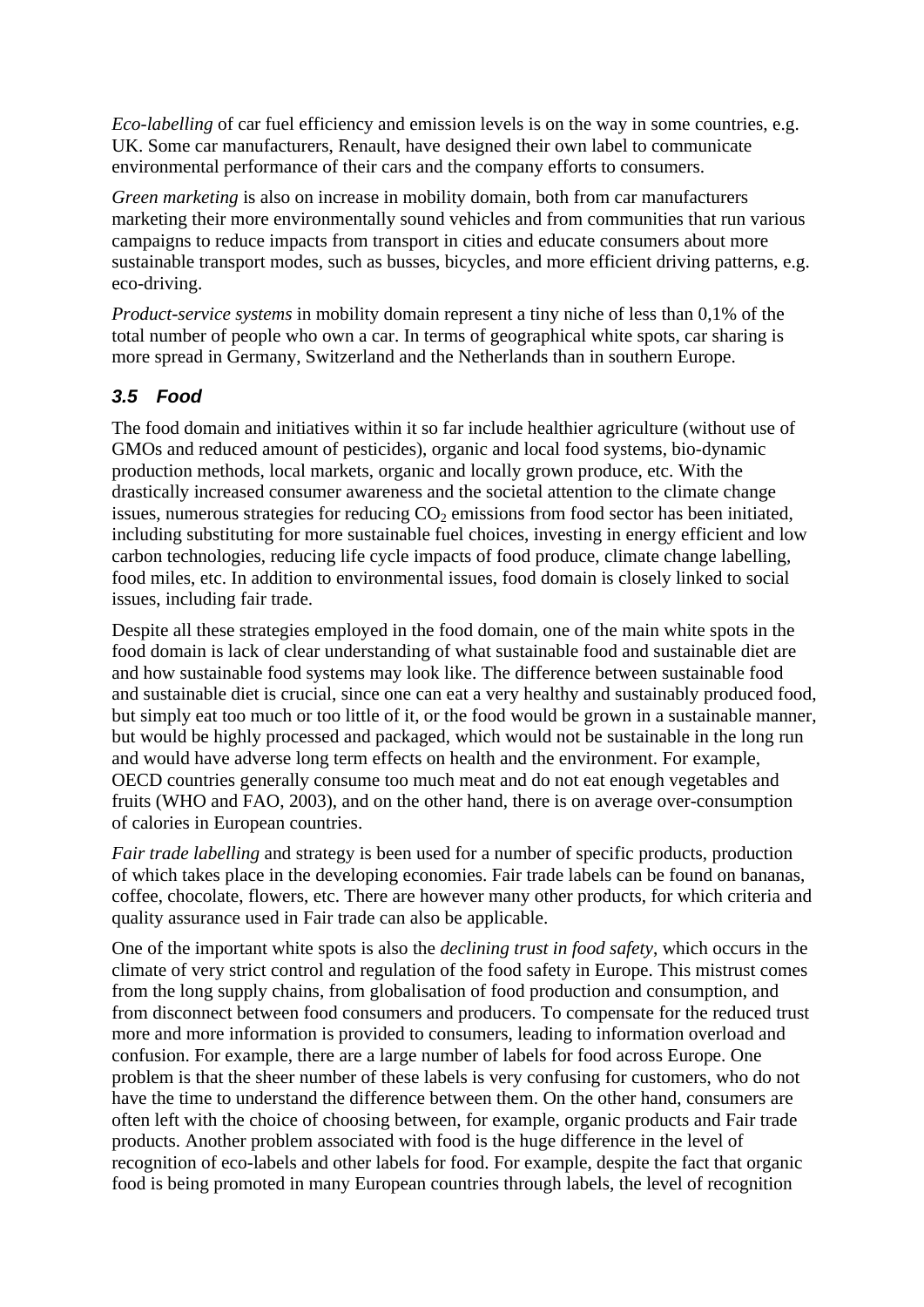of it varies from 1% of consumers recognising the label in Greece to 94% of people in Sweden who recognise the organic label (Zanoli, 2004).<br>Despite the growing amount of attention at policy level in food domain, the developments are

influenced by the current power structure, in which governments have a rather weak role, compared to retailers, which exercise a much stronger power in the food domain. Specific sustainability related administrative instruments are less common in the food sector. Here regulation is concentrated on food safety, aiming to protect consumers' health and their economic interests, and less on environmental aspects.

In terms of business strategies in food domain the following are the identified gaps and white spots. There is a growing consumer demand for instruments for healthy, organic and local food products. Following this market demand, quite a few large retailers have started *sourcing their products from local sources* and placing demands for organic produce upstream in their supply chains. However, so far the greening of food supply chains is mainly undertaken by large retailers with strong power position in the chain. For smaller actors these strategies have not yet become reality.

In terms of *eco-design strategies*, we see examples of the development of more efficient food delivery systems, especially driven by recent attention to food miles and emerging stream of food labels addressing the food transport strategies, e.g. air-freight. Another application of eco-design strategies in food industry is in the reduction of packaging materials and reduction of artificial additives and chemicals in food products.

When it comes to *eco-labelling* the main problematic aspect is the growing number of ecolabels in Europe that leads to consumer confusion. There is increasing need for standardisation of food labels and their criteria. Countries with a high market share by volume for organic products indeed have a common national label and consumer recognition of this label is usually high. Good examples are Denmark and Sweden, where more than 90% of all consumers recognise the label for organic products.

The number and diversity of *green marketing messages* on the market is growing, often creating confusion among consumers, rather than providing clear answers and suggestions for action. This can partially be explained by the lack of consensus regarding what sustainable food systems mean and what products, services or sub-systems should be promoted.

*Product-service systems* in food domain comprise examples of few box schemes, local farmers markets and others, which still however represent only niche solutions. On the other hand, there are a growing number of fully organic and ecological retail chains with much larger market share. These two options satisfy different customer segments.

The forces that shape the introduction and the market share of *organic food* in different countries are still not clear. For example, in Italy, the long-lasting example of Ferrara does not seem to push the general market share of organic products that much, while Denmark, the country with high share of organic products in public catering, is ranking high in the turnover on the organic food on the market. It seems that a combination of various driving factors, e.g. organic label, public demand and availability of organic products in general food shops, rather than a single instrument or strategy, drive the development of the organic food market.

Besides the identified white spots in the range of policy instruments and business strategies for sustainable consumption and production, there are areas where gaps in policy instruments for sustainable consumption and production exist. Unlike white spots, gaps mean areas where none of the countries has a policy instrument to address a specific problem.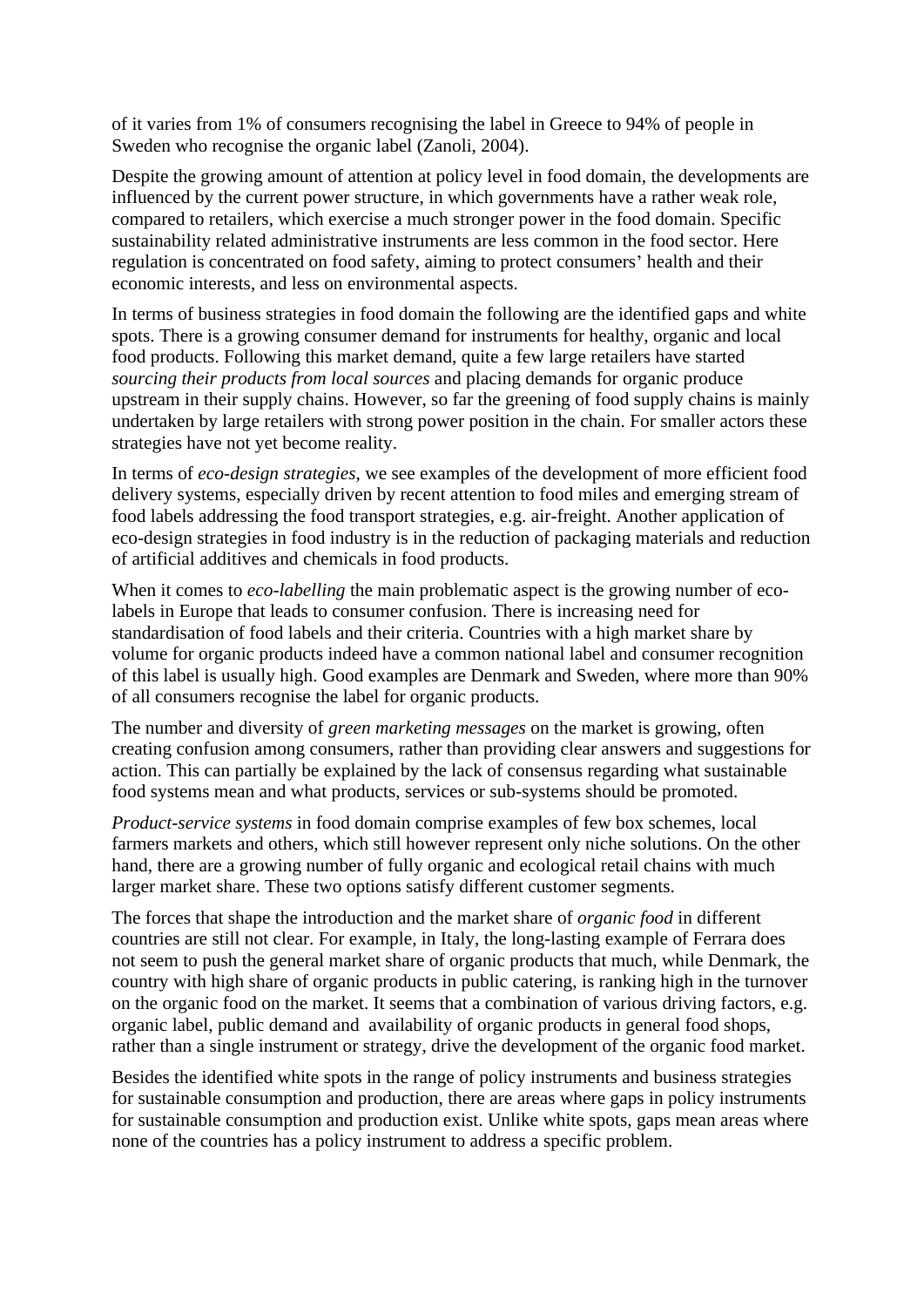# **4 Future development: innovative approaches and mixes of instruments, business actions and systems of innovations**

The goal of reducing environmental impacts of consumption can be reached by a combination of greening of the market through shifting to more environmentally sound production processes and products, shifting demand to low-impact consumption categories, and lowering material demands for satisfying needs though alternative consumption patterns and reducing consumption levels.

## **4.1 Dynamic framework**

This section present some ideas for a dynamic framework that should contain innovative approaches and mixes of instruments, actions and systems of innovations, which could help overcome the identified gaps in the existing set of instruments and contribute to genuine progress towards sustainable consumption and greening of the market.

As demonstrated in this study, there is lack of a *common vision of a sustainable society* and as a consequence of this, there is lack of coherent and systemic action on sustainable consumption and production. *Probably the most challenging task facing humanity today is the creation of a shared vision of a sustainable and desirable society, one that can provide permanent prosperity within the biophysical constraints of the real world in a way that is fair and equitable to all of humanity, to other species, and to future generations. This vision does not now exist, although the seeds are there* (Costanza, 2000). Therefore, the first step in furthering the sustainable consumption and production agenda is the development of a common vision for sustainable consumption and production shared by all the major actors in society: governments, businesses, consumers, NGOs, civil society, academia, etc.

Envisioning should aim at creating shared pictures of preferred states of the world and embedding them into the very societal fabric, including institutional, regulatory and economic frameworks. The challenge really is to design a vision that is both desirable for people from different cultures and that is environmentally sustainable in the short and long run. Without knowing where we want to go it is impossible to get there. Additional challenge is to balance our desires with what we have at hand  $-$  all the resources and natural capital that the earth can offer us, and make sure that we do not undermine the very basis of our society the natural ecosystems. The goals of the shared vision, according to Meadows, (1996) should be crystal clear, while path should be as flexible as possible. The vision itself should be evolving and therefore the process of creating shared visions is at least as important as the visions themselves (Costanza, 2000). In order to contribute to the lacking societal vision for radical improvement, proper

information on system innovation (system changes) is necessary that could initiate the dialogue among various stakeholders and help develop common vision and eventually targets. Such information should highlight how serious the problem of unsustainable consumption and production is. Prospective solutions should be based on targeting people not as consumers hoping to increase market share of selected green products, but as citizens, thereby provide the floor for relevant changes in the political, administrative, and economic framework setting. The societal vision should lay grounds for the long-term planning and further development of strategies for addressing unsustainable consumption and production patterns and levels. The common vision could also strengthen the sense of urgency to deal with economic, environmental and social unsustainability. However, lately, the sustainable development discourse has been hijacked by the climate change agenda, and the number of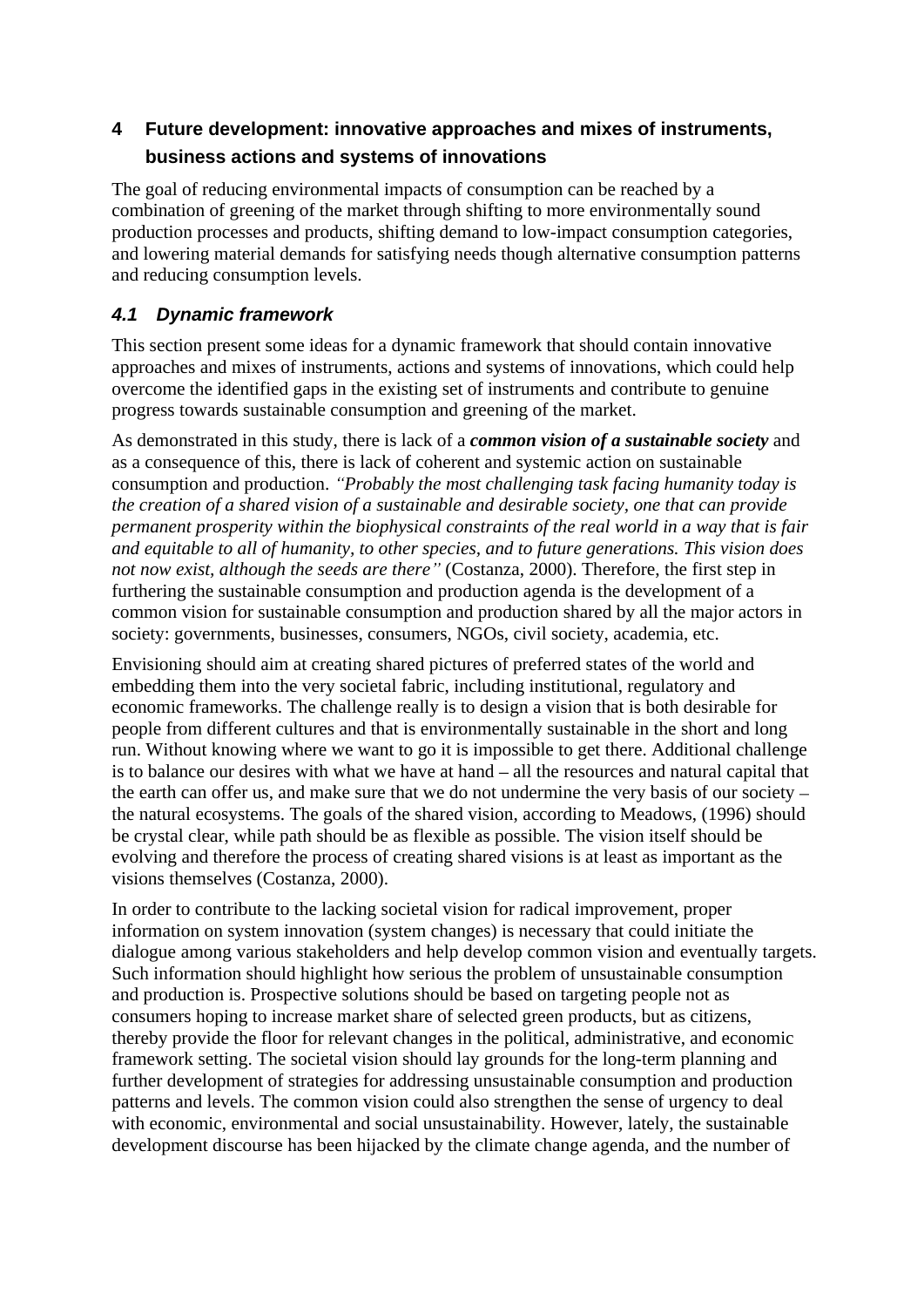concerned voices is growing pointing to this growing misrepresentation of the problems we face.

Since changes in consumption and production patterns and levels are subject to numerous factors, including socio- technical, economic and cultural, it is unlikely that single policy instruments can lead to large scale and broad societal changes that are needed to reaching more sustainable consumption and production. What needs to be realised is that policy instruments need to be supported by *actions of all other actors in society* – consumers and businesses, advertising industry and education. For sustainable consumption to truly take hold it should be owned as a movement by all stakeholders" (Welsh Consumer Council, 2004). Therefore, facilitating extensive discussions between institutions, government, and the civil society to arrive at a shared vision for consuming and living sustainably is the main prerequisite of devising a fully-fledged sustainable consumption framework. Since the field of SCP is remarkably complex, wide-ranging stakeholder dialogue is necessary to get to grips with its practical application.

However, policy instruments, regulatory and economic, do set the main boundaries and rules for the system  $-$  the society  $-$  and therefore their importance in the change process should not be underestimated. Currently, some European countries place much more faith and responsibility on individual consumers who are expected to change our society to become more sustainable by voting on the market through their purchasing choices. The option of delaying or avoiding purchasing is not encouraged by the current market-driven economic system, which rewards companies that create needs, stimulate continuous consumption of material goods and who commoditise previously freely available resources.

The entire economic system stimulates material growth and speed of acquisition by both individuals and companies, a more holistic approach and the involvement of other actors in society is needed that would be able to challenge these types of values, and could provide a different perspective of how more sustainable society could be reached. This shift would require new ways of *reflexive and participatory governance* that would need a different approach to policy making  $-$  more systematic, flexible and oriented towards continuous learning. The new type of governance should provide room for experimenting, with trial and errors and with establishment of learning networks. Bottom-up experiments of civil society and businesses alike can only be sustained and result in lasting changes if protected and supported by governmental frameworks and legitimised in the society. Experimentation allows alternative schemes to exist within the boundaries of systems, fundamental values of which do not support their existence without support. These alternatives typically stay in niches until a "window of opportunity" arises and they can break through into a mainstream position (Kemp, 2007). Experiments provide opportunity for alternative schemes to be tested, adapted and to evolve

An important issue investigated in this study is whether future policy makers should focus on developing, improving and advancing individual policy tools or more attention should be given to developing systemic instruments for innovation, including institutional change and with attention to the role of niches and front runners. The clear answer is that *more systemic approaches need to be developed* to address the sustainability challenge, which would be able to stimulate changes in institutions and unlock the 'lock-in' infrastructures, to trigger changes in consumers values and to initiate long-term and cross-sectoral approach to policy making. One of the important steps in this direction is the integration of the SCP policies into existing range of policy instruments, but especially those related to consumer protection and product policies. Coherent policies and instruments are needed that would make use of synergies between numerous policies and strategies existing and addressing various types of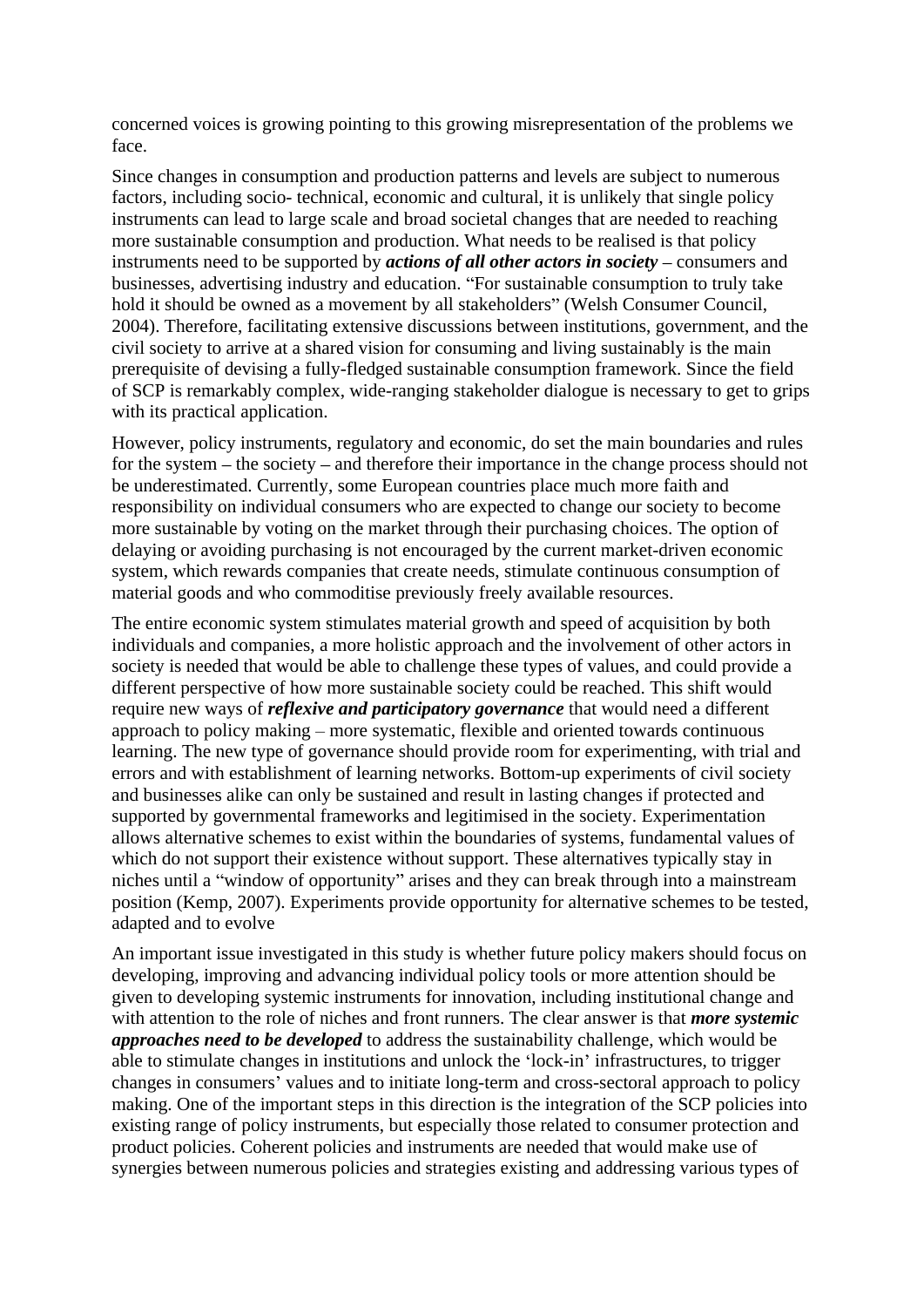environmental and social impacts stemming from various sectors. The tendency so far, however, is again towards dealing with individual issues, e.g. climate change, even if they are complex per se, but they are not addressing the entire sustainability challenge and rather take away attention from other pressing issues.

The more systemic approach requires that *packages of instruments* are developed to address the systemic challenges. For example, a UNEP study conducted with support of the Sustainable Buildings and Construction Initiative (SBCI) confirmed previous findings that effective policy instruments result in net savings for society and that packages of instruments are more effective than individual instruments (UNEP, 2006). These packages should consist of a mix of economic and regulatory instruments that should play the leading role and should be complemented, but not lead by a range of voluntary and information-based instruments. Studies demonstrate that regulatory instruments have high effectiveness for emission reductions and high cost effectiveness, e.g. see the evaluation of the policy instruments in the construction field.

Packages of instruments should be geared towards reaching specific, clearly set, but dynamic, *targets,* examples of which were provided in the section on Gaps for various domains.

Packages of instruments allow *targeting different actors along life cycle,* which leads to more comprehensive solutions and consequently to more profound improvements. When different measures are applied to different actors a vertical strategy could be effective (Linden, Carlsson-Kanyama et al., 2006). For example, is a national aim for energy production and consumption is to lower the level of CO2 emissions, the energy production companies might be addressed by governments with a tax of their CO2 emissions, while households could be stimulated with bonus programs, inspection and advice. At the consumption side are also owners of dwellings in multi-occupancy blocks that could be targeted with voluntary agreements for reducing interest rates for introducing new energy saving technology.

Following this line of thought, packages of instruments are also needed *to ensure the greening of supply chains* across national borders. Cross-sectoral collaborations among businesses and authorities should enable cross-fertilisation of ideas that so far have worked in specific areas. There is therefore a need to develop political measures that could support companies' practices in supply chains – making sure that companies can maintain the same standards of their performance at the initial stages of life cycle – mining and manufacturing – as in the later stages of the life cycle  $-$  retail, use and end-of-life phase, which are much more regulated and monitored than the earlier stages.

Packages of instruments are also needed *to ensure the absolute reduction of consumption levels and to avoid potential rebound effects*. For example, working time reductions should be accompanied by measures to reduce income to limit the amount spent per person, since studies demonstrate that increased personal income is typically spent on more environmentally harmful activities, such as for example travel (Christensen, Godskesen et al.,  $2007$ ). Other examples can include choice editing  $-$  eliminating the unsustainable products from the market. This is currently done with products that do not fulfil health related standards; the same logic can be used for products that do not fulfil environmental standards.

This study demonstrated lack and weakness of *environmental and social marketing* strategies – both employed by companies and by governments. Social marketing or even sustainability marketing has an enormous potential in stimulating more sustainable purchasing choices, and what is even more important, in triggering change in consumer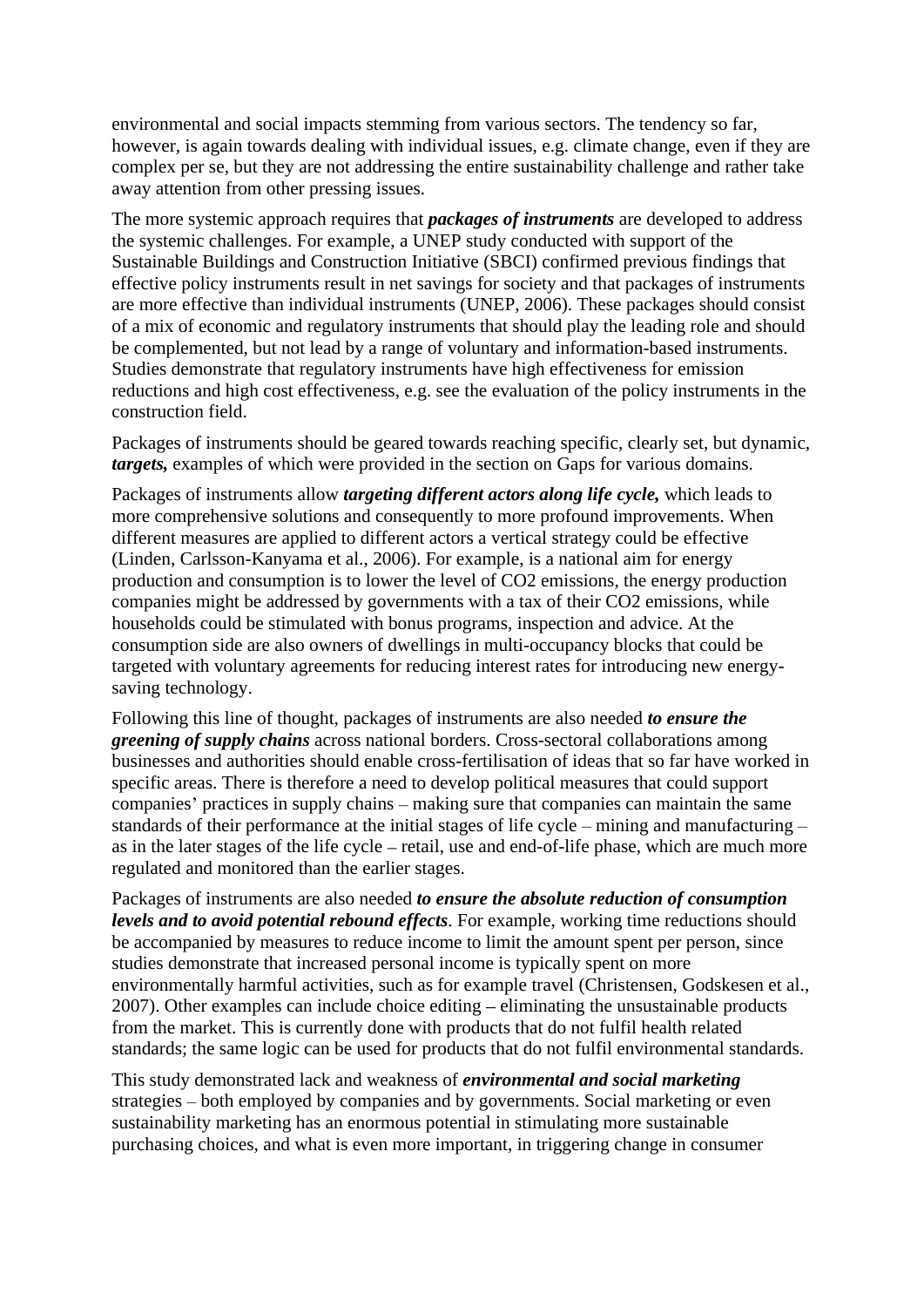behaviour not only towards more sustainable and green products, but towards higher quality less quantity consumption choices.

### **4.2 Dynamic process**

The Sustainable Consumption Research Exchange network (SCORE!) has developed a process for furthering the sustainable consumption and production agenda in short- and longterm (Tukker, Emmert et al., 2008). Based on it, the following dynamic process is suggested:

*Level 1* has a short time horizon. Level 1 includes operationalisation of existing knowledge, integration and improvement of synergies between existing policy, economic and information instruments, development and implementation of new measures and instruments that are based on or correspond to the beliefs and paradigms prevalent in the current economic system and society at large. At this level, governments make operational agreements on implementation of such instruments as green public and private procurement, elimination of perverse subsidies and internalisation of external costs, stimulation of eco-design, support of green marketing and promotion of healthy diets, more people-oriented city planning and promotion of mobility based on public transportation, bicycles and walking. At this level, changes in housing would include building only energy efficient buildings and identify ways for retrofitting the existing housing stock; in mobility - improving public transportation system and efficiency of cars and fuels, and in food domain - identifying what sustainable food and sustainable diet is, as well as measures to satisfy the criteria of sustainable diet.

*Level 2* has a middle time horizon. Level 2 includes measures that address commonly accepted problems, solutions to which entail more radical changes and/or specific means and implementation paths are still uncertain, and hence detailed planning at this time is difficult. At this level, governments could initiate and foster visioning, initiate and support experimentation, summon local knowledge and organise stakeholder dialogues for identifying solutions, encourage such ideas as indicative planning and transition management. At this level, changes in housing would include improving construction techniques for energy efficient houses and stimulating retrofitting of the existing housing stock with new methods; in mobility - identifying and stimulating use of alternative transport systems, e.g. car sharing, and combinations of the existing and alternative systems; and in food domain - considering self-sufficiency for Europe for most of the products, devising strategies for sufficient supply, avoiding food loses.

*Level 3* has a long time horizon. Level 3 brings attention to problems existence of which is not yet realised by the society at large or has not been accepted by all the actors, because potential solutions to the problems clash with existing mainstream beliefs and paradigms, e.g. continuous economic growth. At this level the nature and scale of such problems and potential solutions are discussed and the role of governments could be to foster informed and broad societal deliberation (Kemp and Martens, 2007) on the more fundamental issues related to markets, governance, and fundamental values in life. At this level, changes in housing would include retrofitting the entire housing stock and continuously improving efficiency of passive and CO2 neutral newly built houses, reconsidering space/capita and devising alternative ways of living with increasing share of collective spaces; in mobility - developing integrated mobility system that is reliant on collective or shared systems and/or on vehicles and modes neutral in terms of CO2 and other environmental and social impacts; and in food domain - devising a long term strategy for sustainable food production and healthy diets, incorporating slow food ideas and goals of moderation, with all food surplus going to other regions of the world to eradicate malnutrition and starvation there.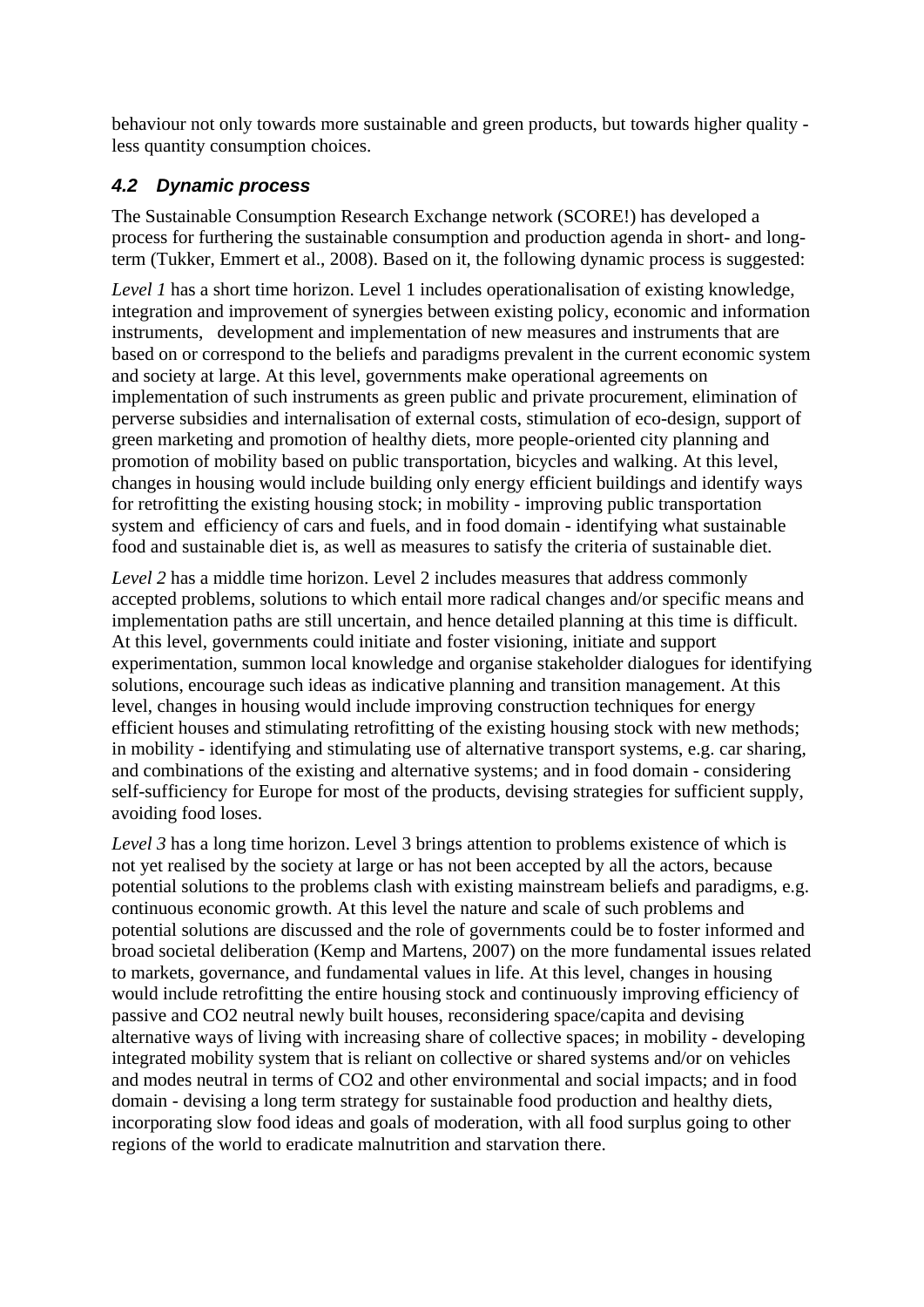Although the three levels have different time horizons for reaching results, work on each of them can and should begin now.

#### **References**

- ACEA (2007). Homepage of the European Automobile Manufacturers Association.
- ACEA (2008). AWBriefing, European Automobile Manufacturers Association.
- Baker, L. (1999). Real Wealth. Use of gross domestic product figures as economic indicator may no longer be valid. Farmington Hills, Michigan, Earth Action Network, Inc.
- Berg, A. (2007). "Beyond effectiveness" Developing a framework for evaluating and understanding the pioneering programmes of sustainable consumption and production. The 8th Conference of the European Sociological Association, Glasgow.
- Christensen, T. H., Godskesen, M., et al. (2007). "Greening the Danes? Experience with consumption and environment policies." Journal of Consumer Policy **30**(2): 91-116.
- Costanza, R. (2000). "Visions of alternative (unpredictable) futures and their use in policy analysis." Conservation Ecology **4**(1): 5.
- CSCP, Ministry of the Environment and Spatial Planning of the Republic of Slovenia, et al.  $(2007)$ . Summary report of the conference 'Time for Action — Towards Sustainable Consumption and Production in Europe' 27 29 September 2007, Ljubljana, Slovenia. Copenhagen, European Environment Agency**:** 146.
- Edler, J. and Georghiou, L. (2007). "Public procurement and innovation-Resurrecting the demand side." Research Policy **36**(7): 949.
- EEA (2004). Fact sheets on Transport and Environment Reporting Mechanism (TERM). Copenhagen, European Environmental Agency**:** 7.
- EEA (2005a). Household consumption and the environment. Copenhagen, European Environmental Agency**:** 72.
- EEA (2005b). Sustainable use and management of natural resources. Copenhagen, European Environmental Agency**:** 68.
- EEA (2007). National Sustainable Consumption and Production (SCP) Strategies in the EU. A comparative review of selected cases Background paper for the conference 'Time for Action — Towards Sustainable Consumption and Production in Europe'. Copenhagen, European Topic Centre for Resources and Waste Management**:** 49.
- European Commission (1992). "Council Directive 92/75/EEC of 22 September 1992 on the indication by labelling and standard product information of the consumption of energy and other resources by household appliances." OJ L 297(13.10.1992): 16-19.
- European Commission (2000). "Regulation (EC) No 1980/2000 of the European Parliament and of the Council of 17 July 2000 on a revised Community eco-label award scheme." OJ L 237(20.9.2000): 1-8.
- European Commission (2008). Communication from the commission to the Council and the European Parliament on the Sustainable Production and Consumption and Sustainable Industrial Policy Action Plan. Brussels, EC**:** 15.
- Fuchs, D. and Lorek, S. (2005). "Sustainable Consumption Governance: A History of Promises and Failures." Journal of Consumer Policy 28(3): 261–288.
- Jackson, T., Ed. (2006). The Earthscan Reader in Sustainable Consumption. London/Sterling, VA, Earthscan.
- Kemp, R. (2007). Transition management for sustainable consumption and production. System Innovation for Sustainability 1: Perspectives on Radical Changes to Sustainable Consumption and Production. A. Tukker, M. Charter, C. Vezzoli, E. Stø and M. M. Andersen. Sheffield, UK, Greenleaf Publishing**:** 450.